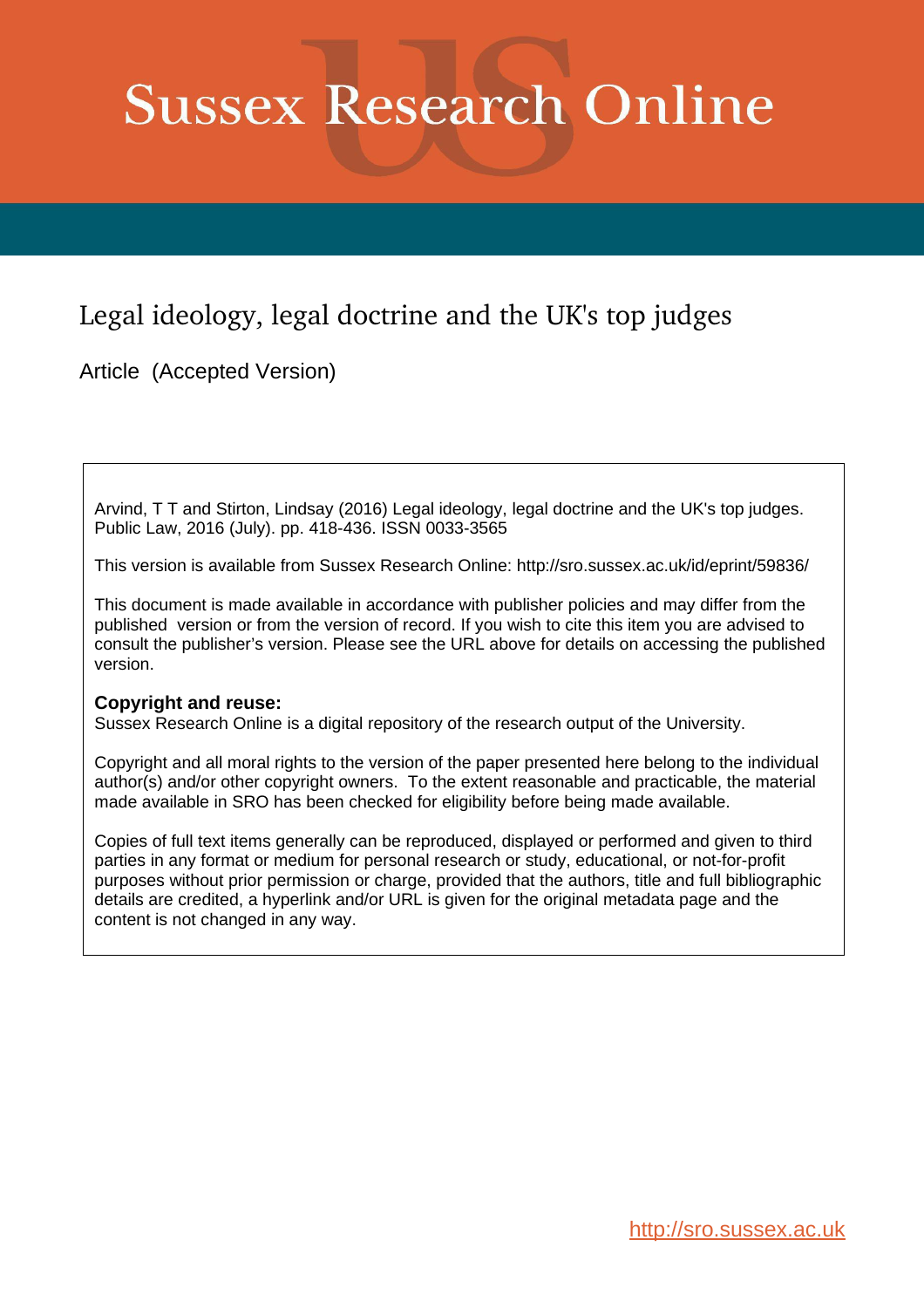## Legal Ideology, Legal Doctrine and the UK's Top Judges<sup>∗</sup>

T T Arvind† Lindsay Stirton‡

In the United States, appointments to the Supreme Court are more political, and therefore there is a stronger possibility that the composition of the court might affect the outcome. This is not the case in the United Kingdom.<sup>1</sup>

Everyone knows that the composition of the Court has an impact on the outcome of cases.<sup>2</sup>

#### Introduction

The last four decades have been a period of radical change for the UK's judiciary, witnessing among other things the creation of a new action of judicial review, the acquisition by judges of the power to review laws for compatibility with human rights, fundamental changes to civil procedure and the funding of litigation, a new process for the appointment of judges, and the creation of a new Supreme Court. In none of these reforms, however, was much consideration given to the potential institutional impact they might have upon the judiciary, or to the questions of function and design that one would ordinarily associate with the restructuring of an important governing institution. Would changes to caseloads and appointment processes affect the way in which the judicial branch perceived or discharged its role? Would new powers and procedures, and a new funding

<sup>∗</sup>Funding for the empirical work in this paper was provided by the Nuffield Foundation, to whom we are extremely grateful. We would like to thank McKay Curtis, Jeff Gill, Simon Halliday, Kathryn Hollingsworth, Morten Hviid, Simon Jackman, Will Jennings, Richard Kirkham, Martin Lodge, Daithí Mac Síthigh, Colin Murray, Anthony Ogus, Alan Paterson, Jenny Steele, Frank Stephen, and Public Law's editors and anonymous referees for their advice and comments. We also thank our research assistants who meticulously coded the cases in our dataset. Any errors that remain are our own.

<sup>†</sup>Newcastle Law School, Newcastle University, Newcastle upon Tyne, NE1 7RU. E-mail: <t.t.arvind@newcastle.ac.uk>.

<sup>‡</sup>Sussex Law School, Freeman Building, University of Suffolk, Brighton, BN1 9QE, United Kingdom. E-mail: <1.stirton@sussex.ac.uk>. Lindsay Stirton thanks Edinburgh Law School, where he was a MacCormick fellow while completing this article.

<sup>1</sup> Department of Constitutional Affairs (2003) Constitutional Reform: A Supreme Court for the United Kingdom CP 11/03, London, Department of Constitutional Affairs, para. 52.

<sup>2</sup> Richard Cornes, Memorandum to the Select Committee on the Constitutional Reform Bill, 28 April 2003, at para. 7.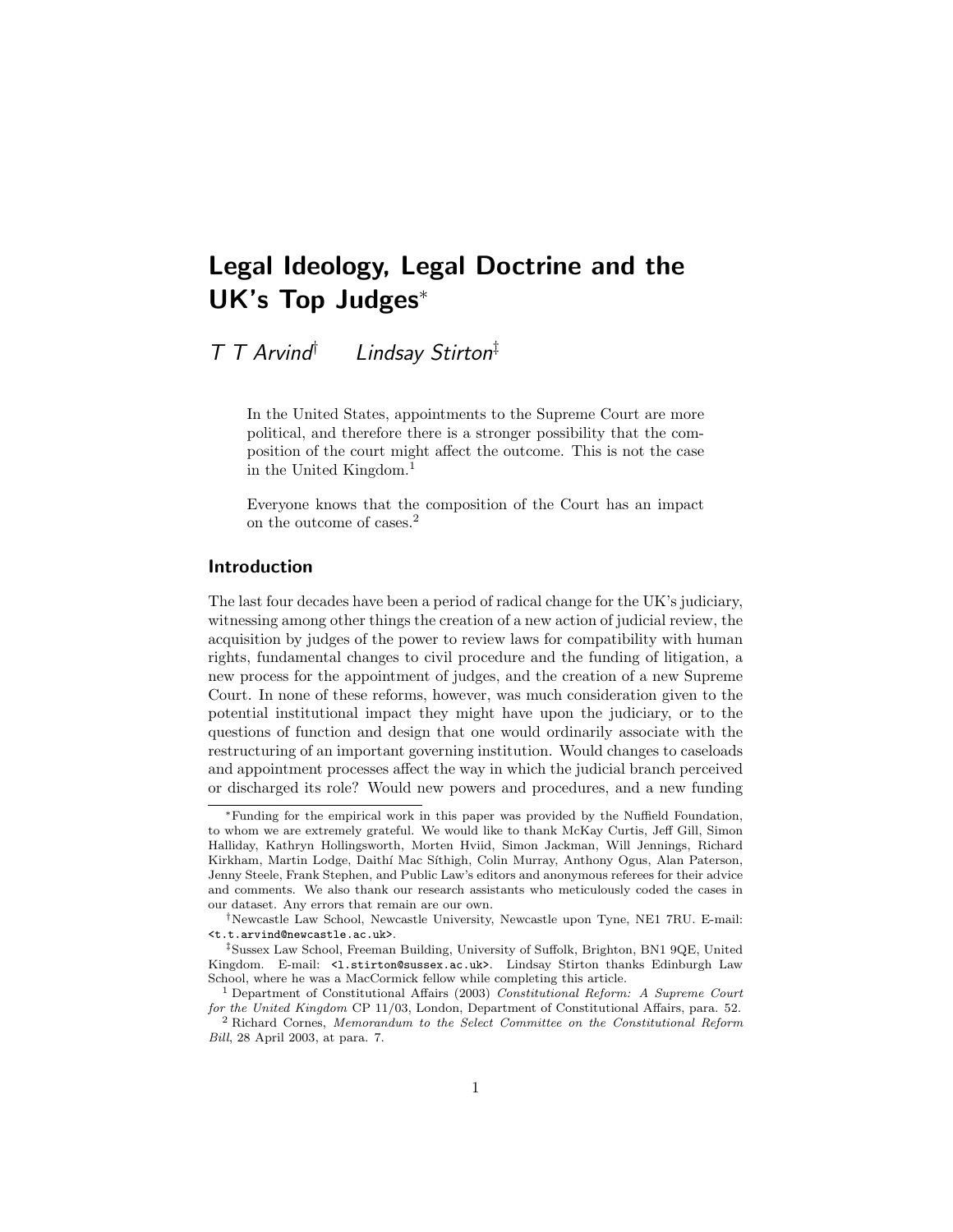settlement, affect the relationship between the judiciary and other branches of government?

The neglect of institutional issues in judicial reform presents a striking contrast to the reform of other institutions of the state, where issues of structure and design received sustained attention. And it presents a puzzle. It is not denied that judges differ systematically in their views on the law, and that their judgments to some extent reflect views peculiar to them.<sup>3</sup> Journals are filled with articles analysing the jurisprudence developed by particular judges in the course of their career,  $4$  or discussing at length how leading judges differ in their approach to important legal questions ranging from insolvency law<sup>5</sup> to the boundary between private and public law.<sup>6</sup> Judges themselves acknowledge such differences and their impact upon cases.<sup>7</sup> The dominant view is, nevertheless, that these differences lack institutional significance. The reason for this appears to lies in a sense of judicial exceptionalism: because the judiciary is not political in the way that other institutions or even other judiciaries are, matters such as judicial appointments, bench-constitution procedures, and decision-making processes are not an immediate concern.

The purpose of this article is to argue that this complacent acceptance of judicial exceptionalism is profoundly misconceived. The structure and functioning of the UK's judiciary pose the same sort of concerns in relation to institutional design and institutional weaknesses as any other branch of the state, even if judges are not 'political', and neither can nor should ignored. Our article begins (Part I) by examining the relationship between "political" models of the judiciary and "legal" models. We argue that far from being rivals, the two accounts are perfectly compatible and shed significant light on each other. Doctrinal adjudication is intelligible not just legally—as a theory of law—but also politically—as a theory of governing institutions within a political system.

Part II puts our hybrid "doctrinal" model to a test through a statistical analysis of thirty years of decisions in one specific area—cases against public bodies—using a red-light / green-light scale based on the work of Harlow and Rawlings. We show that there are measurable ideological differences between judges in the UK's top court, which affect the outcome of cases and the direction in which the law evolves. In Part III, we argue that the failure to take institutional issues seriously means that changes to the structure and functioning of the judiciary are, in contemporary policy-making, approached in a cavalier way that would be unthinkable in relation to any other governing institution, and which has the potential to seriously undermine the effectiveness of the judiciary. Remedying this calls for far closer engagement by lawyers with the insights of

<sup>3</sup> Alan Paterson, The Law Lords (Palgrave Macmillan 1983); Brice Dickson, 'The Processing of Appeals in the House of Lords' (2007) 123(4) Law Quarterly Review 571.

Michael Fordham, 'Lord Bingham's Legacy' (2009) 14(1) Judicial Review 103.

<sup>5</sup> Gerard McCormick, 'Lords Hoffmann and Millett and the Shaping of Credit and Insolvency Law' [2005] (4) Lloyd's Maritime and Commercial Law Quarterly 491.

 $6$  See Carol Harlow, *State Liability: Tort Law and Beyond* (Oxford University Press 2004). <sup>7</sup> See Lord Hoffmann in White v Chief Constable of South Yorkshire [1999] AC 455, 502, speculating that a different bench would probably have decided  $McLouchlin v O'Brien$  [1983] 1 AC 410 differently.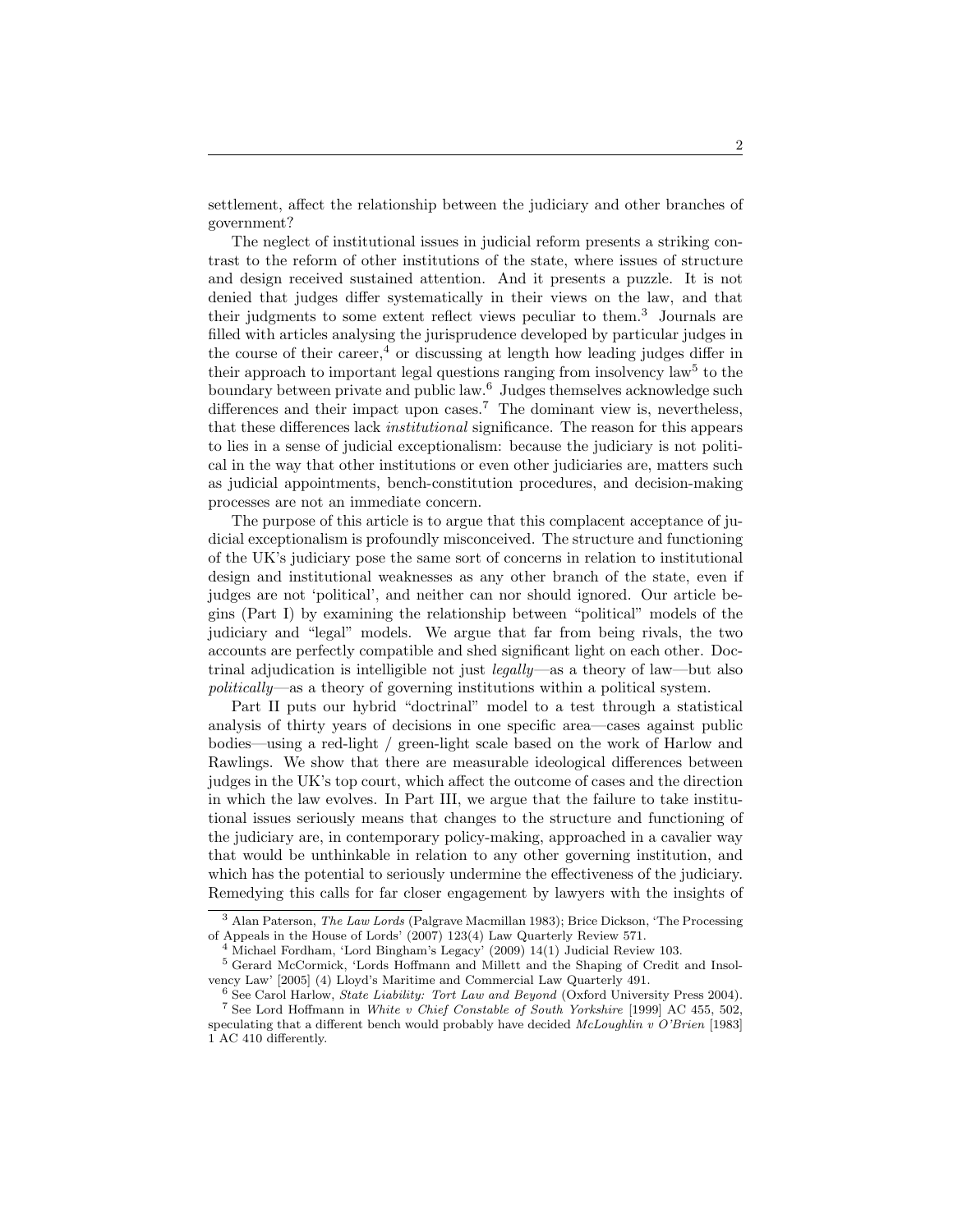'the new institutionalism' in political science,<sup>8</sup> and with the questions of the structure, form and design of judicial institutions that our discipline has thus far ignored.

#### 1 The Attitudinal Model and Legal Doctrine

On the face of it, the legal model of adjudication represents a view on what it is judges seek to do, which is different to the point of being incommensurable with political-institutional models, which see adjudication in terms of political ideology. In this section, however, we argue that this impression results from judicial politics scholars and legal scholars fundamentally misunderstanding each others' claims in relation to the courts as governing institutions. In reality, both seek to explain the same thing—the nature of judicial discretion, and the things that influence the manner in which judges exercise it—and the answers they offer are complementary rather than contradictory.

The attitudinal model seeks to place the judiciary on the same footing as other political institutions.<sup>9</sup> Its key claim is that judging is political in a specific 'policy-oriented' sense.<sup>10</sup> Judges, on this view, behave like "single-minded seekers of legal policy"<sup>11</sup> who decide cases so as to promote their preferred ideological position, which are usually seen as lying on a liberal/conservative axis. This 'policy-seeking' view of judges fits well with spatial theories of politics, and the theory is also perceived as fitting the facts. Studies of the attitudinal model have provided a good fit of observed judicial decision on the US Supreme Court, the German Constitutional Court,  $12$  and (to a lesser extent) on US state supreme courts, which has made it seem 'right'<sup>13</sup>

The model has, however, been rejected in the UK. The attitudes involved in judicial decision-making in the UK, it is claimed, are "so subtle and complex" and the cases "so difficult... to categorise" that "it would be impossible to infer a judge's legal ideology from his voting pattern."<sup>14</sup> Differences in judges' voting records thus cannot "be tied straightforwardly to differences of political ideology."<sup>15</sup> Empirically, too, estimates of the top judges' ideal points are

<sup>8</sup> RM Smith, 'Political Jurisprudence, The "New Institutionalism," and the Future of Public Law' (1988) 82(1) The American Political Science Review 89.

<sup>9</sup> Robert A Dahl, 'Decision-Making in a Democracy: The Supreme Court as a National Policy-Maker' (1957) 6 Journal of Public Law 279.

<sup>10</sup> Richard Hodder-Williams, 'Six Notions of 'Political' and the United States Supreme Court' (1992) 22(1) British Journal of Political Science 1.

<sup>11</sup> Tracey E George and Lee Epstein, 'On the Nature of Supreme Court Decision Making' (1992) 86(2) The American Political Science Review 323, 325.

 $12$  Georg Vanberg, The Politics of Constitutional Review in Germany (Cambridge University Press 2005).

<sup>13</sup> Jeffrey A Segal, 'Judicial Behavior' in Keith Whittington, R Daniel Keleman, and Gregory A Caldeira (eds), The Oxford Handbook of Law and Politics (Oxford University Press 2008) pp. 27-8.

<sup>14</sup> D Robertson, Judicial Discretion in the House of Lords (Clarendon Press 1998) 35.

<sup>15</sup> Thomas Poole and Sangeeta Shah, 'The Law Lords and Human Rights' (2011) 74(1) The Modern Law Review 79, p. 104. A partial exception to this trend was JAG Griffith, who argued that the decisions of the senior judiciary remained overtly political and reflected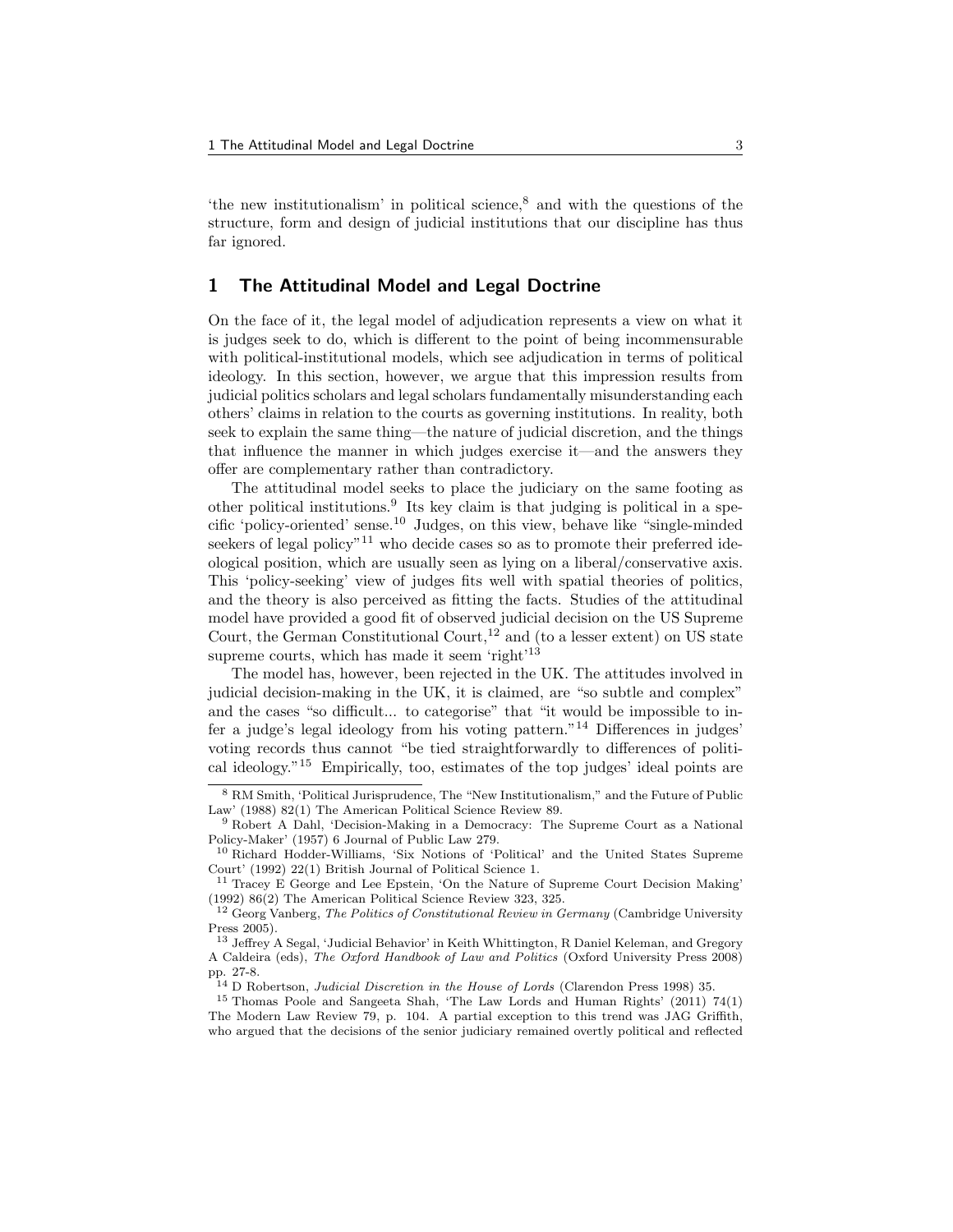said not to represent positions on a liberal/conservative axis at all, but only a judge's "propensity to dissent."<sup>16</sup> Critics also point out that the model does a significantly worse job of explaining decisions on subordinate US courts, and jurisdictions such as Canada.<sup>17</sup>

Yet these criticisms are unsatisfactory for two reasons. Firstly, they present an incomplete account of the judiciary, in that they offer no alternative explanation for the acknowledged differences between judges. If judges' positions cannot be characterized as occupying a political space, then what sort of space do they occupy? Secondly, and more importantly, this misunderstands both what judicial politics scholars mean by 'attitudes', and the place of a left/right scale in the attitudinal model. The question the judicial politics literature seeks to explain is why judges decide the way they do. The influence of the behaviouralist tradition, which saw the central intellectual task of political science to be that of explaining the behaviour of political actors such as politicians, voters, bureaucrats, and judges, led to an aspiration towards value-neutral description and explanation of judicial behaviour.

Critically, however, nothing in the behavioural tradition suggests that differences in judicial attitudes must be represented as occurring on a classic left/right scale. There are three distinct and potentially severable strands in the attitudinal model, of which the conventional liberal–conservative axis is only one. Disaggregated, these are: (a) a hypothesis that judicial decisions reflect personal attitudes held by individual judges; (b) the spatial representation of these positions, typically using sophisticated statistical techniques—these days, typically Bayesian item-response theory—to estimate judges' positions; and (c) the interpretation of such estimates as positions on a liberal/ conservative or left– right ideological dimension. The objections discussed above have been levelled almost exclusively at (c), and do not require the rejection of (a) or (b). The failure of the classic left/right scale simply points to the need to identify an alternate dimension on which it does make sense to measure judicial attitudes.

How, then, might we identify such a dimension? The "left/right" dimension came to be accepted in judicial politics scholarship as an alternative to the traditional legal account of decision-making, which suggested that judges decide in accordance with doctrine. If the attitudinal model has failed, might this "doctrinal" model provide us with the tools we need to identify the space which judicial positions occupy? There are three reasons to think that it may.

The first is that the doctrinal model does not in fact posit the mechanistic account of decision making that judicial politics scholars claim it embodies. It does not deny that judges often differ systematically in their views as to the law, or assert that such differences are irrelevant to how they decide cases. The claim is, rather, that the differences are located on a scale best described in the

predominantly conservative leanings, but his view remains a minority position. See J A G Griffith, The Politics of the Judiciary (5th, HarperCollins Publishers September 1997).

<sup>16</sup> Chris Hanretty, 'The Decisions and Ideal Points of British Law Lords' (2012) 43(03) British Journal of Political Science 703, 710.

 $17$  CL Ostberg and Matthew E Wetstein, The Politics of Constitutional Review in Germany (Cambridge University Press 2005).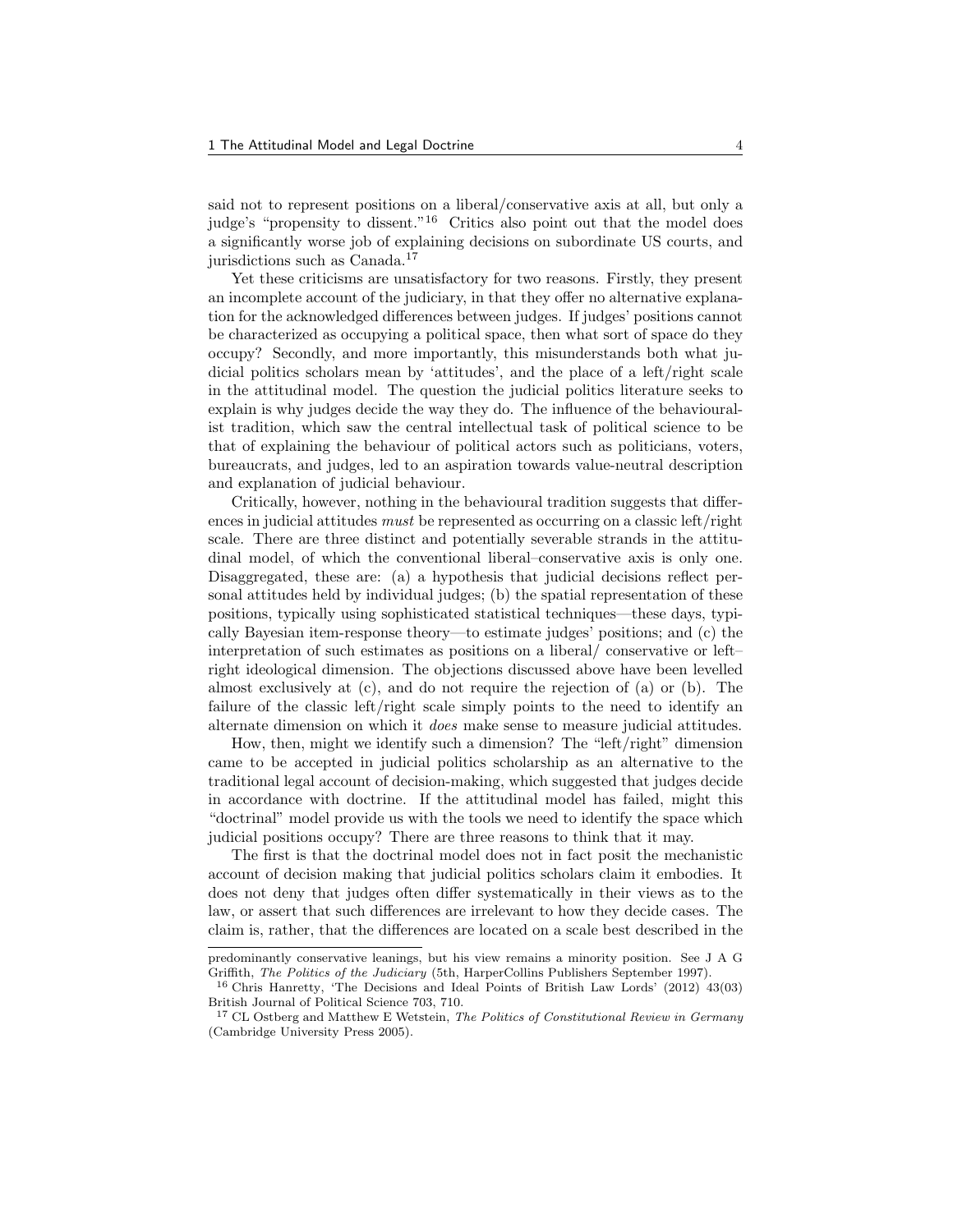categories of legal doctrine. The claims made by the doctrinal model, in other words, are claims in relation to the dimensions that are salient in determining how judges decide cases. Given the fact that the left/right dimension turns out not to have salience, it is worth exploring whether these dimensions do.

Secondly, a dimension of salience defined in doctrinal terms is intelligible not just in terms of legal theory, but also within the tradition of political institutionalism. Attitudinalist criticism of 'the legal model' usually boils down to a rejection of what is portrayed as a structural account of the judiciary which depicts judges decisions as determined by pre-existing structures of the law (rules and doctrine). In its place, behaviouralist political scientists offer a pure *agency* account that depicts judges as deciding based on their own "sincere ideological values."<sup>18</sup> The role of legal doctrine is purely epiphenomenal, either an ex post facto rationalisation of the judge's decision or (less charitably) a fabric from which the judge can fashion comforting lies that judges use to mollify the losers of the cases before them.<sup>19</sup>

But this is a mischarcterisation of the role which doctrinal scholars claim it plays within the legal process. Stripped to its essentials, doctrine—the rules and principles derived from legislation and case law—does no more than address a problem which is well known in the literatures on both law and public administration; namely, guiding the manner in which a decision-maker exercises discretion. Legal doctrine does so indirectly, by directing a decision-maker to consider certain factors, but not others.<sup>20</sup> The effect of placing a certain problem within the legal category 'contract', for example, is to direct a judge's attention away from issues of substantive fairness (is the government being overcharged for the outsourced services?); whereas putting a problem within the category 'human rights' directs a judge towards issues of substantive fairness (is the scale of the infringement proportionate to the public purpose pursued?).

In constraining the exercise of discretion, legal doctrine does not operate through specific rules of the type that one may see in relation to an administrative authority. The superior courts are unlike, say, a local authority which enforces noise pollution norms under Part III of the Environmental Protection Act 1990 through the application bright-line rules expressed in terms of decibels. Nor are they given clear and specific policy objectives to pursue, as is the case with the Financial Conduct Authority. They typically operate, instead, through relatively open-textured concepts, $21$  such as 'reasonableness', 'bias' or 'legitimate expectations'. Whilst these concepts, of their nature, are not capable of precise definition and hence give the judiciary some flexibility in deploying them in deciding cases, their application in a given case is nevertheless guided by precedent, which constrains the ability of judges to simply decide cases in

 $18$  Segal (n 13) 24.

<sup>19</sup> Martin Shapiro, 'Judges as Liars' (1994) 17 Harvard Journal of Law and Public Policy 155.

<sup>20</sup> Frederick Schauer, 'Formalism: Legal, Constitutional, Judicial' in Keith Whittington, R Daniel Kelemen, and Gregory A Caldeira (eds), The Oxford Handbook of Law and Politics (Oxford University Press 2008).

 $21$  HLA Hart, The Concept of Law (1st edn, Clarendon Press 1961) 124.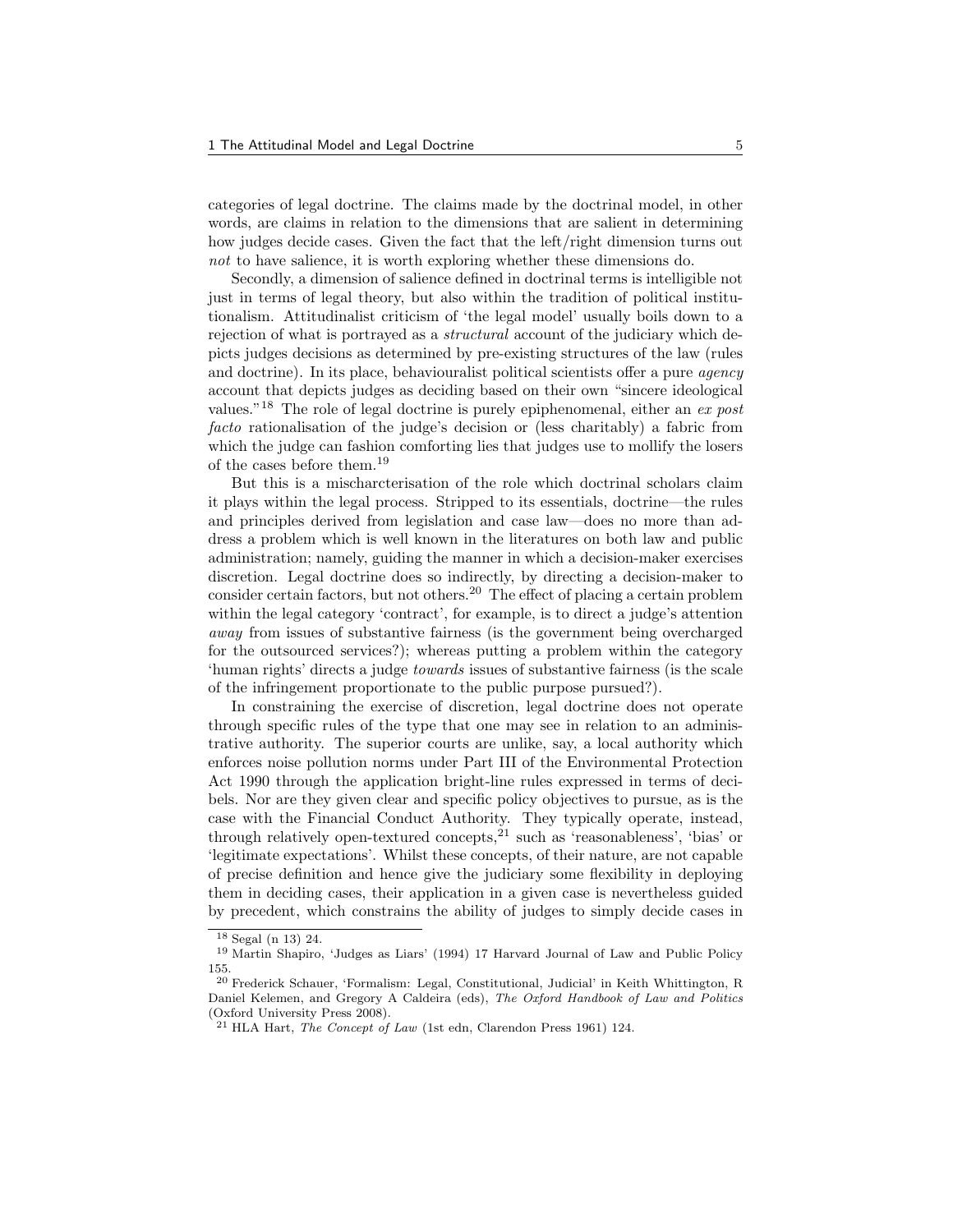accordance with their ideological preferences. The result is a picture where doctrine—much like any institution—both enables and constrains the exercise of discretion; and where much of its effect lies not just in the formal institutions of legislation and rules, but also in the informal institutions—the 'law in lawyers' heads"22—that guide the application of those open-textured rules and concepts to a given case.

Judicial decision-making is therefore neither as malleable or as lacking in guidance as the agency account would have it nor as externally controlling as a purely structural account would be. Instead, judges have considerable scope to engage in institutional entrepreneurship—shaping the very institutions that constrain them. T. B. Lawrence captures the strategic element to such institutional entrepreneurship in the phrase 'institutional strategy'.<sup>23</sup> An institutional strategy is one in which a conscious effort is made to transform or influence the functioning of institutions so as to establish a predilection towards a particular type of outcome, or a particular approach to evaluative decision-making.<sup>24</sup> Institutional entrepreneurs engage in institutional strategy by articulating and defending particular institutional practices (and criticizing others) so as to shape institutional change.

Viewing different legal approaches as institutional strategies suggests that they may be far more complex and layered than strategies devised and pursued by judges as a matter of individual entrepreneurship would be. Viewing them as informal institutions in addition lets us provide for the fact that there may, at any time, be a number of different institutional strategies co-existing within the judicial system, which different judges will buy into in different ways, and which can exhibit surprising continuities over time.<sup>25</sup> A doctrinal scale is thus a scale of institutional strategies, expressed in the terms in which legal actors articulate them. Such a scale may approximate to a liberal/conservative strategy in environments where, for example, the tests posed by doctrine are closely linked to political positions, or where institutional features of particular courts such as the nature of cases coming before them, the appointment of judges, and procedures for reaching decisions—encourage a political approach to decisionmaking, but would not do so elsewhere.

Thirdly, there are sound reasons why deciding cases doctrinally, in terms somewhat removed from those of political disagreement, is desirable as an approach to governing, at least for institutions that occupy the place the judiciary does in the modern British State. In addition to being open-textured, legal rules are typically expressed in socially embedded language. The words and concepts

<sup>22</sup> LM Lopucki, 'Legal Culture, Legal Strategy, and the Law in Lawyers' Heads' (1996) 90 Northwestern University Law Review 1498.

<sup>23</sup> Thomas B Lawrence, 'Institutional Strategy' (1999) 25(2) Journal of Management 161.

 $24$  It is important to note that it is the effort that is conscious rather than the strategy. Lawrence suggests that "institutional strategies can develop both deliberately as intended strategies, and unintentionally as emergent strategies." ibid, p. 167.

<sup>&</sup>lt;sup>25</sup> The speeches of Parke B and Pollock LCB to the House of Lords in *Egerton v Brownlow* (1853) 4 HLC 1, for instance, predate the formalism / realism debate in contract by several generations, but bear a striking resemblance to the positions that would be taken in that debate by judges and jurists.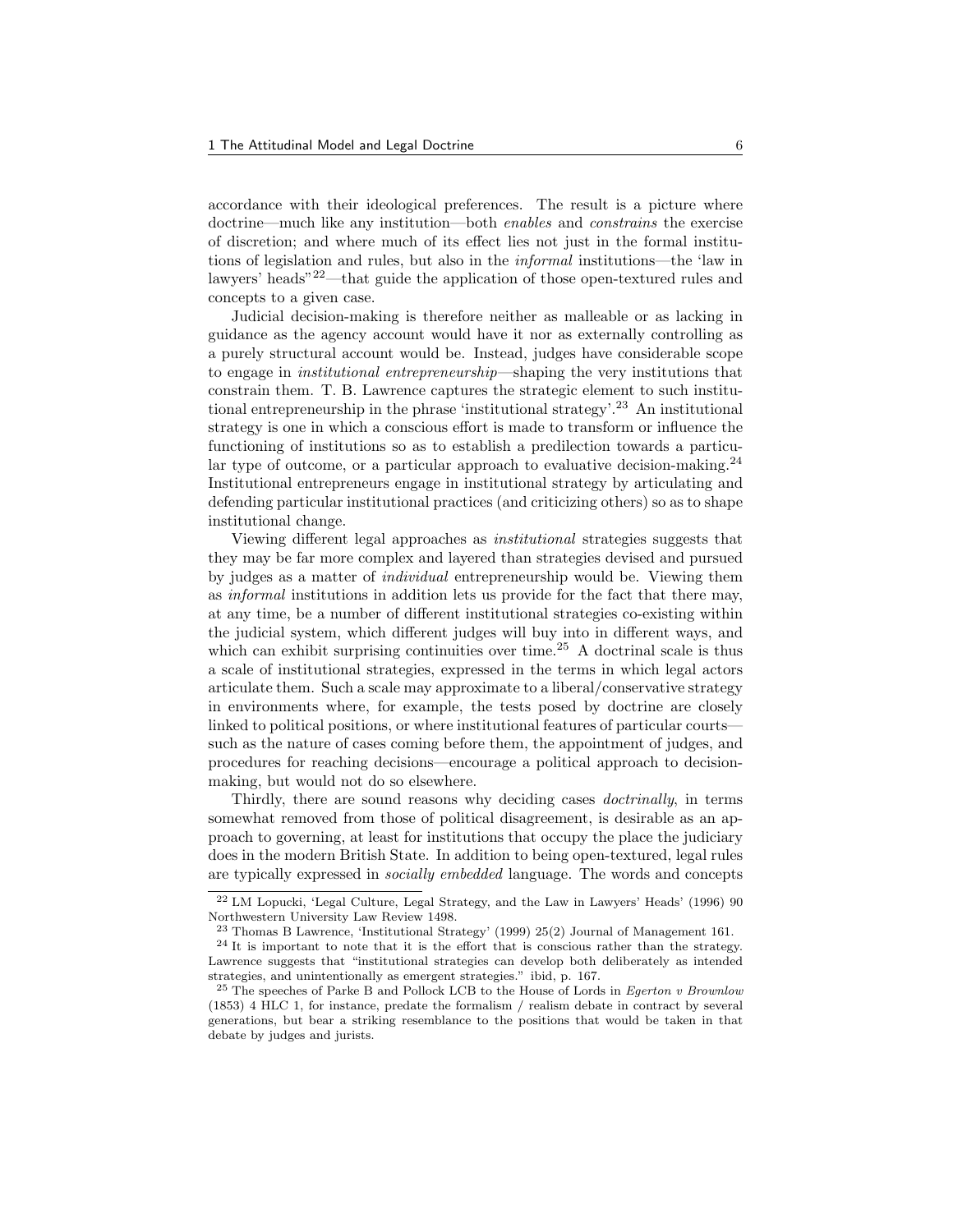of legal doctrine—such as 'cause', 'unreasonableness', 'expectation', 'using powers for an unauthorized purpose'—are close to everyday experience, and derive their legal content primarily from cases involving everyday situations.

This gives the resulting institution a high degree of what Peter Evans has called 'embedded autonomy'.<sup>26</sup> Channelling the exercise of discretion through legal doctrine gives the judiciary a degree of autonomy from social pressures (in that the claims of each contestant are considered not in and of themselves, but through the reductionist lens of doctrine) as well as political pressures (in that positions as represented in the conceptual framework of legal doctrine do not have an exact correspondence with particular political stances). At the same time, because doctrine is built on concepts drawn from everyday experience and through cases reflecting everyday conflicts, its development remains embedded in broader social needs and perspectives. Whilst such a judiciary is not political in the policy-seeking sense, it remains political in a definitional sense, in that it "authoritatively allocates values", as well as in a systemic sense, in that its decisions have consequences for other parts of the political system.<sup>27</sup>

Viewing legal doctrine in these terms makes it clear why a doctrinal model of adjudication is both intelligible and 'political' in a definitional sense. Doctrinal positions do not merely represent personal philosophies as to desirable outcomes or objectives. They are 'institutionalized', in that they are part of an identifiable legal and judicial culture, which in turn is a component of the overall approach of governance taken within a state. In the context of the UK, this understanding is visible in the work of JAG Griffith on the politics of the judiciary.

Griffith makes a definitional claim about the nature of politics, as well as an institutional claim about the relationship between courts and other governing institutions when he suggests that "Judges are part of the machinery of authority within the State and as such cannot avoid the making of political decisions."<sup>28</sup> Yet, because the focus of his work was upon questions concerning controversial social issues which were typically distributional—the preference for collective over private consumption, or the role of trade unions—the focus of the debate around his thesis was on "the influencing, pragmatic and partisan notions" of politics,<sup>29</sup> rather than his definitional or institutional claims.

As others have pointed out, one reason why the political aspect of judging has so often been ignored in the UK (as well as, one might add, why the relatively few works that explicitly address the politics of judging have attracted so much controversy) is the persistence of such a 'political controversy' approach among both lawyers and political scientists.<sup>30</sup> Looking beyond cases and studies involving controversial distributive issues makes these broader aspects of 'political' models—and their relevance to the questions lawyers ask—much clearer.

<sup>26</sup> Peter Evans, Embedded Autonomy: States and Industrial Transformation (Princeton University Press 1995).

<sup>27</sup> Hodder-Williams (n 10).

<sup>&</sup>lt;sup>28</sup> JAG Griffith, *The Politics of the Judiciary* (Manchester University Press 1977) p. 190.

<sup>29</sup> Hodder-Williams (n 10).

<sup>30</sup> S Sterett, 'Politics and Jurisprudence in the British Courts' (1988) 1(2) Canadian Journal of Law and Jurisprudence 173.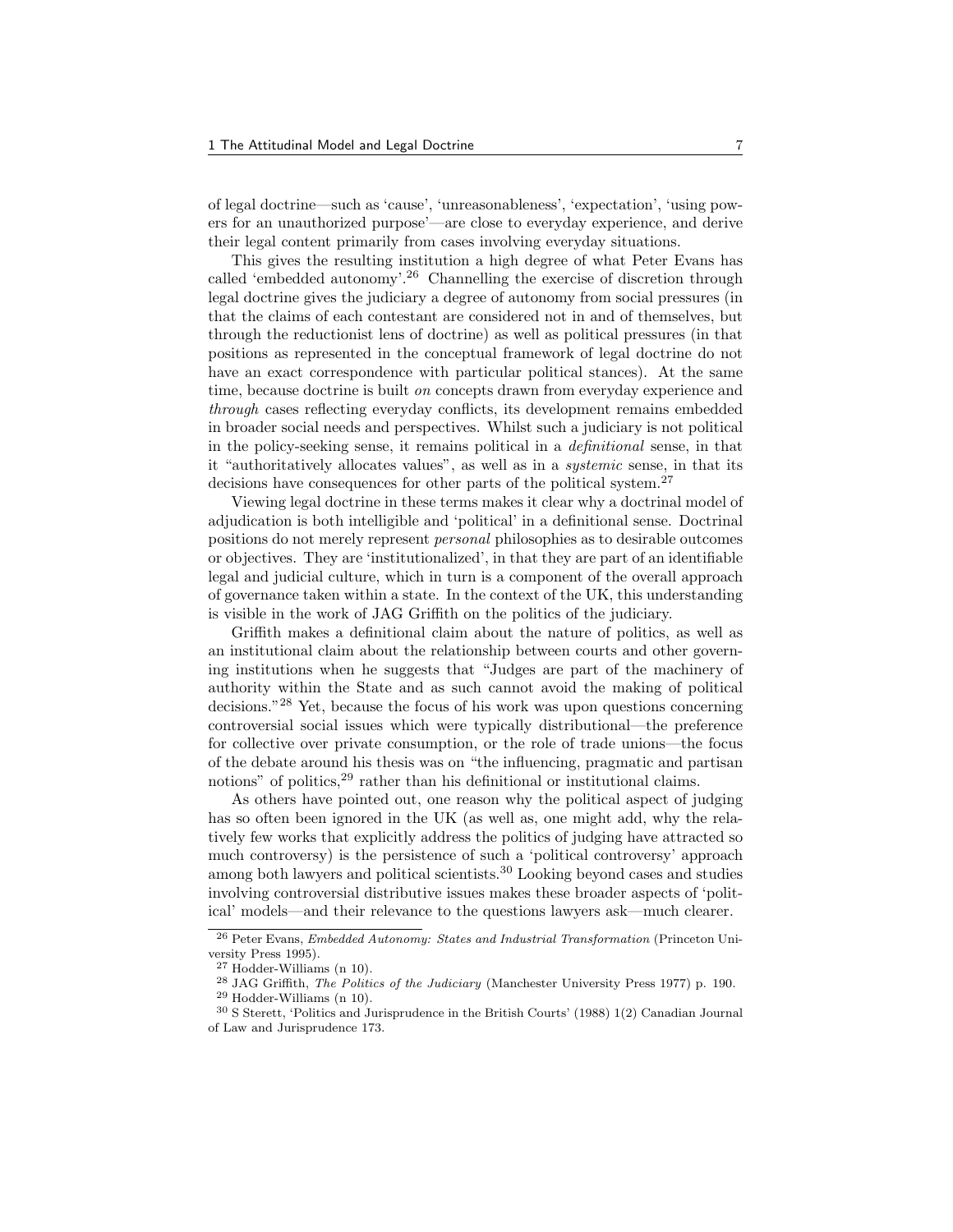#### 2 Testing the doctrinal model statistically

#### 2.1 Constructing a doctrinal scale

The account we have so far advanced provides a framework for understanding judicial politics and a theory for analysing judicial decision-making in the superior courts of the United Kingdom, rather than a *model*.<sup>31</sup> Nevertheless, its observable implications make it amenable to empirical evaluation. Specifically, it suggests that the salient dimension of judicial disagreement will ordinarily correspond to the sort of matters to which doctrine directs judicial decisionmaking, rather than necessarily reflecting party-political ideology.

The structure and workload of the UK's judiciary further suggests that our understanding of judicial attitudes is better framed in a narrower and more focused way than a liberal/conservative scale. The US Supreme Court's workload is shaped by the absence of a Federal common law, and the limited powers of the Federal government in private law. The UK Supreme Court, in contrast, does hear such cases quite regularly. Liberal and conservative ideologies do not provide much assistance when it comes to answering questions in relation to the precise proportion of damages to be reduced in a case of contributory negligence,<sup>32</sup> or whether a company followed contractual procedures while making a decision affecting a counterparty,  $33$  to pick two recent examples. Simultaneously, the absence of a general power to judicially review primary legislation eliminates cases in which party-political ideologies are most salient, and in relation to which institutional strategies grounded in such ideologies are likely to be most useful. The result is to restrict the usefulness of liberal and conservative ideologies not just as institutional strategies for deciding cases, but also as vehicles for institutional entrepreneurship in developing the law.

Secondly, institutional differences between the UK and the US, particularly in the 'informal' institutions that comprise each jurisdiction's constitutional culture,<sup>34</sup> also reduce the *acceptability* of liberal and conservative ideologies both as institutional strategies and vehicles for institutional entrepreneurship. Of particular importance is the theoretical and rhetorical role which parliamentary sovereignty plays in the UK's constitutional culture. The impact of this on judicial positions can be seen from the fact that judges in the UK have repeatedly invoked parliamentary sovereignty in discussing their role under the Human Rights Act. They powers, they have emphasised "have been ceded to them by Parliament" and as things presently stand "Parliament can take them back."<sup>35</sup>

<sup>31</sup> Elinor Ostrom, Understanding Institutional Diversity (Princeton University Press 2005) 27-29.

 $32$  Jackson v Murray [2015] UKSC 5.

<sup>33</sup> Braganza v BP Shipping Limited [2015] UKSC 17.

<sup>34</sup> The concept of 'constitutional culture' we use is derived from Lawrence Friedman, and incorporates what he referred to as "internal legal culture" — shared understandings held by legal actors — as well as what he termed "external legal culture" — shared understandings held by non-legal actors. See Lawrence Friedman, 'The Concept of Legal Culture' in David Nelken (ed), Comparing Legal Cultures (Dartmouth 1997).

<sup>35</sup> See eg the remarks of Elias LJ, 'The rise of the Strasbourgeoise: judicial activism and the ECHR' (Annual Lord Renton Lec-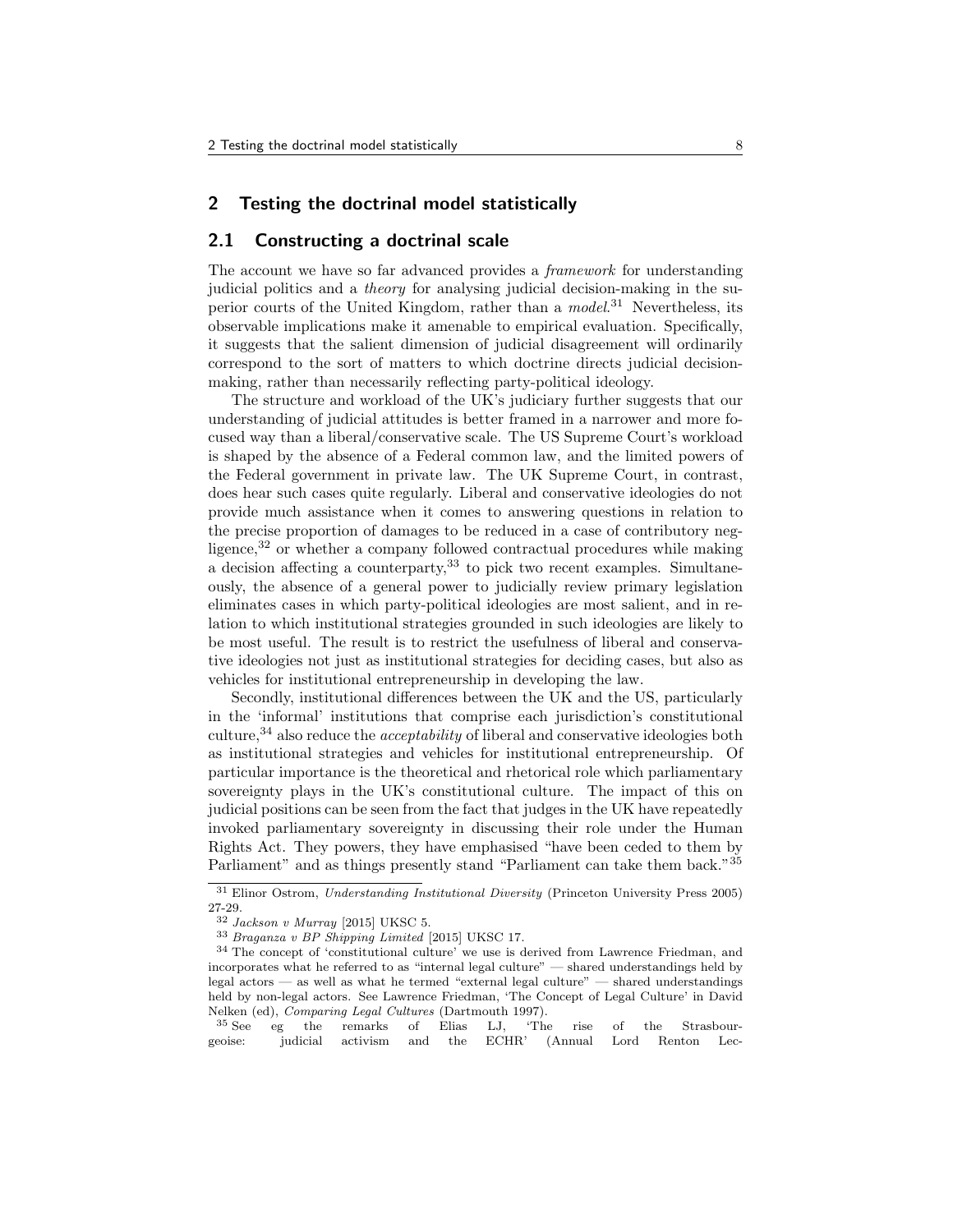Equally, they have stressed that judges do in fact seek to respect Parliamentary sovereignty when exercising powers under the Human Rights Act, even though the Act will inevitably require them to pronounce on questions that have a political dimension.<sup>36</sup> Thus Lord Judge, in an interview with Radio 4 in 2013, drew a sharp distinction between the application of human rights by judges in the UK and judges on the European Court of Human Rights. Judges in the UK, he said, respected the sovereignty of Parliament in legislating on societal issues, unlike judges in Strasbourg.<sup>37</sup> This has no counterpart in the US, and it makes it significantly less likely that the salient dimension of judicial disagreement will be measurable on a scale of political ideology, as distinct from a doctrinal one.

A doctrinal scale will necessarily be more contextual than a left/right scale, such that the dimension that is salient for one particular class of disputes may not necessarily be salient for another. Within a doctrinal context, for example, we would not necessarily expect to see obvious continuity between the approach taken in landlord-tenant disputes and in cases involving the extent of state power to regulate the press. We accordingly selected a subset of cases, cases against public bodies, for our analysis.

Our scale was constructed on the basis of Harlow and Rawlings' distinction between 'red light' and 'green light' judicial attitudes towards administrative discretion, according to whether they see the proper role of the courts as taking respectively a restrictive or a permissive attitude.<sup>38</sup> We sought to study whether judges differ in their attitudes towards state actors—in terms of some judges being more 'pro-state' or 'green-light' than others—and whether this disposition, or attitude, has an effect on how they decide cases. Such a scale is clearly distinguishable from a left/right scale. Left-wing circles have long been divided on this issue, seen in the debates—from the early Fabians to the early Labour party's conflict between 'Poplarism' and the mainstream Labour Party, through the post-war Labour government to today—between constitutional orthodoxists and constitutional heretics over constitutional reform, and how broad or narrow the legal restrictions on government discretion should be.<sup>39</sup> Conversely, studies of the constitution under Thatcher have identified the paradox that, in order to pursue an agenda of shrinking the state, the 'New Conservatives' of the 1980s assumed powers that were previously unknown to the UK's Constitution.<sup>40</sup>

Moreover, unlike a classical left/right dimension, a red-light/green-light di-

ture, London, November 2009)  $[http://www.statutelawsociety.co.uk/wp$ content/uploads/2014/01/EliasLectureSLS24.11.09FINAL.doc¿ accessed 21 December 2015.

<sup>36</sup> Ibid.

<sup>37</sup> The interview was widely reported in the press. See e.g. Steven Swinford, 'European courts have too much power, says former Lord Chief Justice', The Daily Telegraph (London, 28 December 2013) ¡http://www.telegraph.co.uk/news/politics/10540275/European-courtshave-too-much-power-says-former-Lord-Chief-Justice.html¿ accessed 21 December 2015.

<sup>38</sup> Carol Harlow and Richard Rawlings, Law and Administration (3rd edn, Cambridge University Press September 2009).

<sup>39</sup> See Anthony Wright, 'British Socialists and the British Constitution' (1990) 43 Parliamentary Affairs 322.

<sup>40</sup> C Graham and T Prosser, Waiving the Rules: The Constitution under Thatcherism (Open University Press 1988).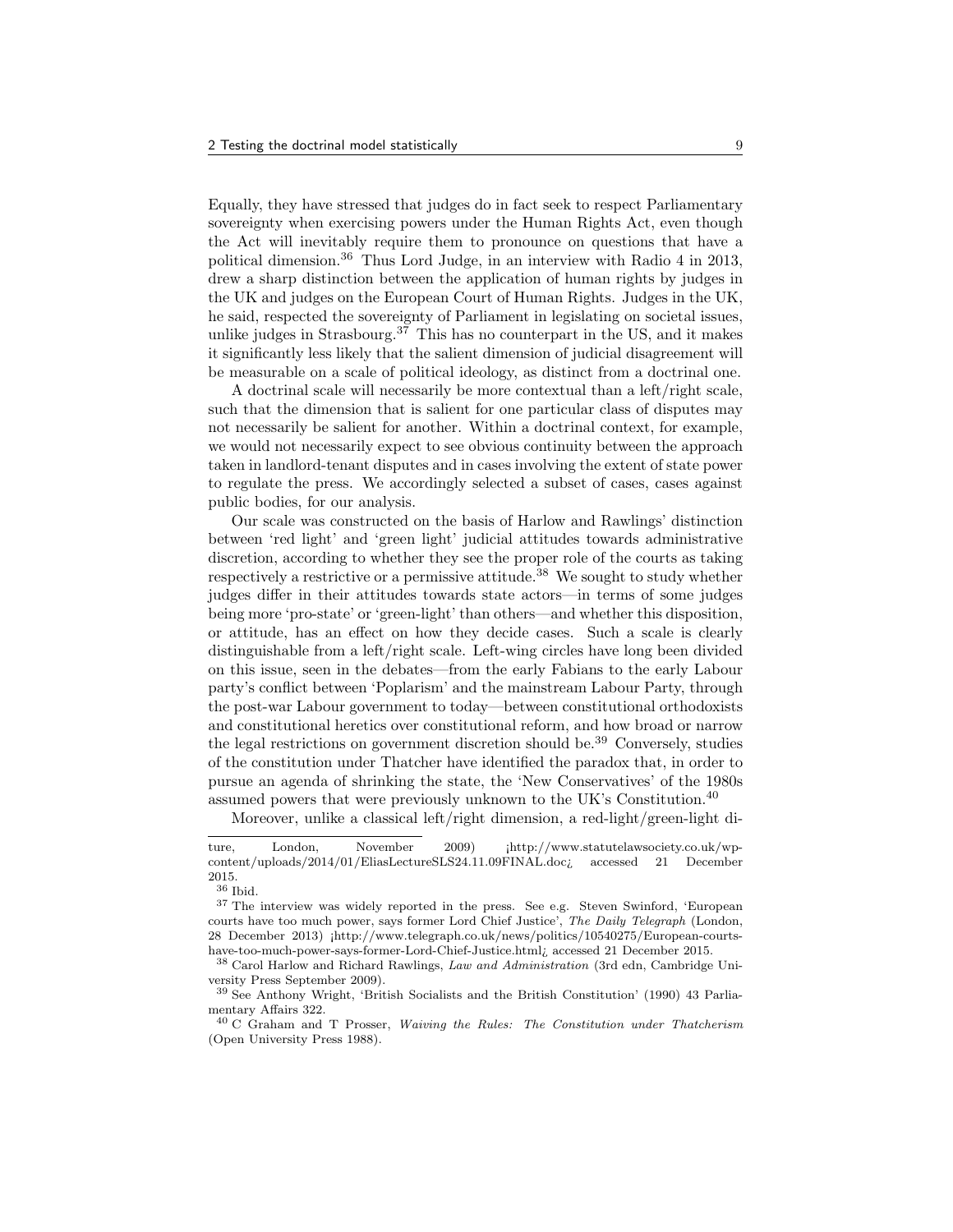mension seems, on casual observation, to capture much of the disagreement between judges across a range of specific issues. Recent administrative law literature, particularly in the context of the Human Rights Act, expresses Harlow and Rawlings's red-light/green-light dimension in terms of the degree of 'deference' due to decision-makers on whom a discretion has been conferred. But while the basic terms of disagreement are clearest in administrative law where the control of executive discretion is of central concern, they also can be seen to capture the contours of judicial disagreement where the state's actions are challenged in private law. Of central significance to all cases against the state, regardless of whether they are brought in public or private law, is the extent to which the law gives discretionary powers to executive government bodies. An assertion that the police owed a duty of care to a victim of crime, or that a local authority owed a duty to abused children involves an assertion that the state body in question does not enjoy an unfettered privilege to act or decide as it chooses; instead, it is subject to a legal duty that restricts its freedom of action in relation to the manner in which it may act or decide. A decision either way falls within a red-light / green-light spectrum in private law as much as in public law.

#### 2.2 Data and modelling

The primary difficulty to be overcome in measuring judicial attitudes is that like many other constructs of interest to academic lawyers—they are not directly observable: in statistical terms they are latent variables. Being unobservable does not, however, mean that they are not measurable. We can, and do, observe manifestations or indicators of these latent properties. In the case of judicial attitudes, the most obvious of these are the outcomes which a judge chooses in his or her decisions.<sup>41</sup> A range of statistical techniques can be used to estimate judicial attitudes from their decisions. We employed a modelling technique called Bayesian ideal point estimation, which estimates each judge's attitude as an 'ideal point' on a scale relative to other judges. A full explanation of this technique, along with our reasons for choosing it and the technical details of our model, is set out in a supplementary appendix to this paper.<sup>42</sup>

The data on which we ran the model consisted of all non-unanimous cases involving a challenge to a decision of a state body between Hilary term 1985 and the end of Trinity Term 2015, a period of just over 30 years.<sup>43</sup> Due to the high degree of consensus among judges on the top court, this gave us 150 cases. Each judge's decision in each case was assigned a value of 2, 0 or 1 according whether that judge's ruling gave the state body a win, a loss, or a partial win.

<sup>&</sup>lt;sup>41</sup> Other possible sources include textual analysis of the words in which judges express themselves in their decisions, or data obtained from elite interviews as in the work of Alan Paterson. <sup>42</sup> The supplementary appendix is not printed here for reasons of space and complexity. It

is available online at http://ssrn.com/abstract=0000000, or by contacting the authors.

<sup>&</sup>lt;sup>43</sup> The restriction of our analysis to non-unanimous reflects the fact that our model operates on a relative scale. Only cases incorporating a dissent provide information about the relative positions of judges.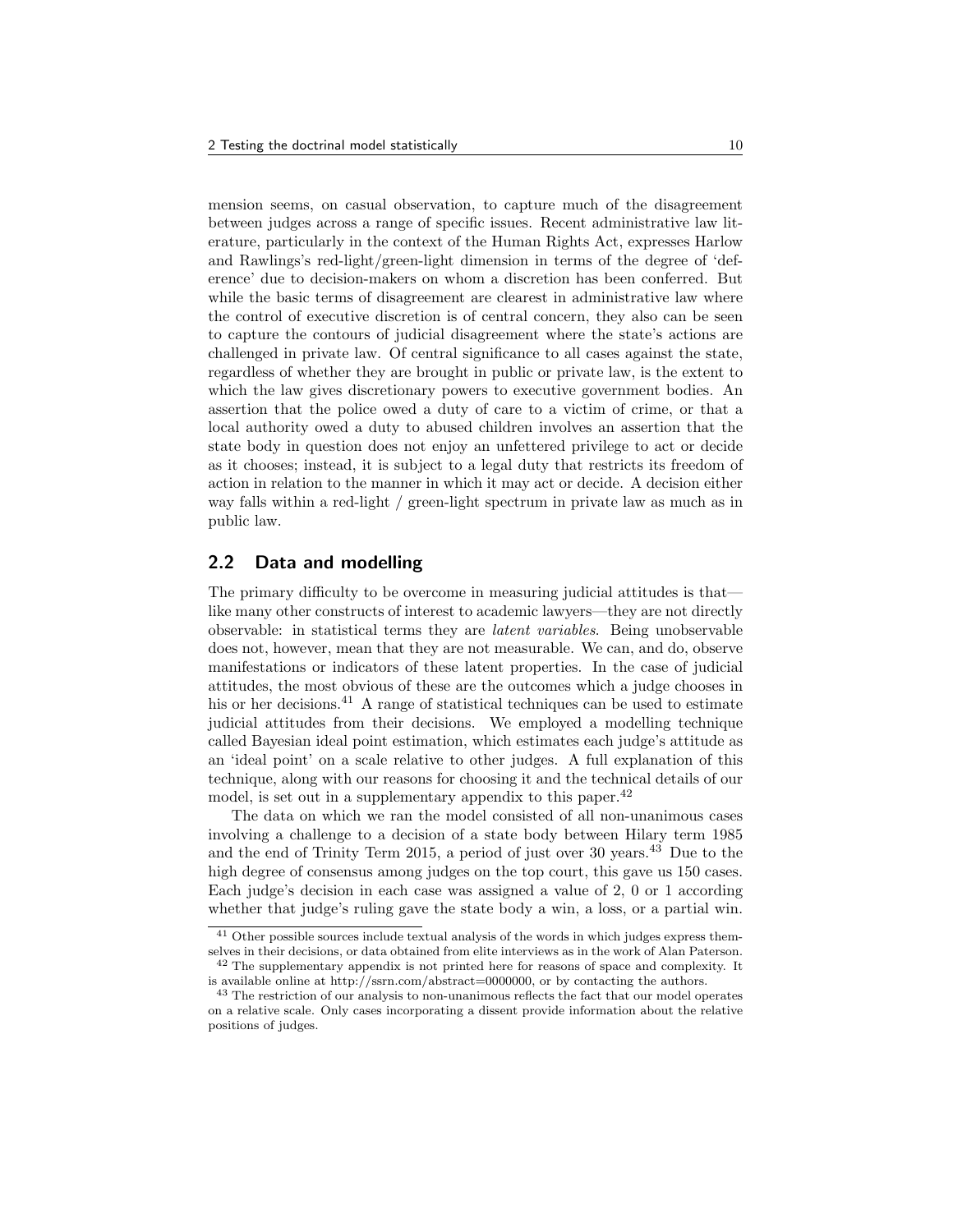This is the most natural form of coding to estimate relative positions on a redlight/green-light scale. In a case where some judges have held for the state and some against, a judge who has held against the state at least partially has by definition found that discretion was wrongly exercised to some extent. This means that he or she has by necessary implication set narrower bounds on executive discretion than a judge who has held for the state in the same case, and hence is by definition more 'red-light'.



Fig. 1: Ideal points and judges voting (a) by dissents and (b) by pro-state decisions. There is no obvious evidence of a relationship between estimated ideal points and propensity to dissent, whereas there is a clear and positive relationship between the number of pro-state decisions and the estimated ideal point. This suggests that our estimated ideal points are interpretable as spatial estimates of ideological positions on a redlight/green-light axis.

The results of running our model against the data bear out our initial hypothesis that a red-light/green-light dimension is a better way of characterising judicial attitudes than a classical left/right scale. Before turning to our substantive findings, it is useful to explain why. The mere fact that a model produces results does not, in and of itself, vindicate the hypothesis it represents. Our hypothesis is, however, vindicated when our results are compared statistically with those obtained by Chris Hanretty, a political scientist who ran a similar analysis of decisions of the House of Lords, but using the traditional liberal/conservative political scale. Hanretty found that although his model produced results in the form of ideal points, when subjected to conventional statistical tests, the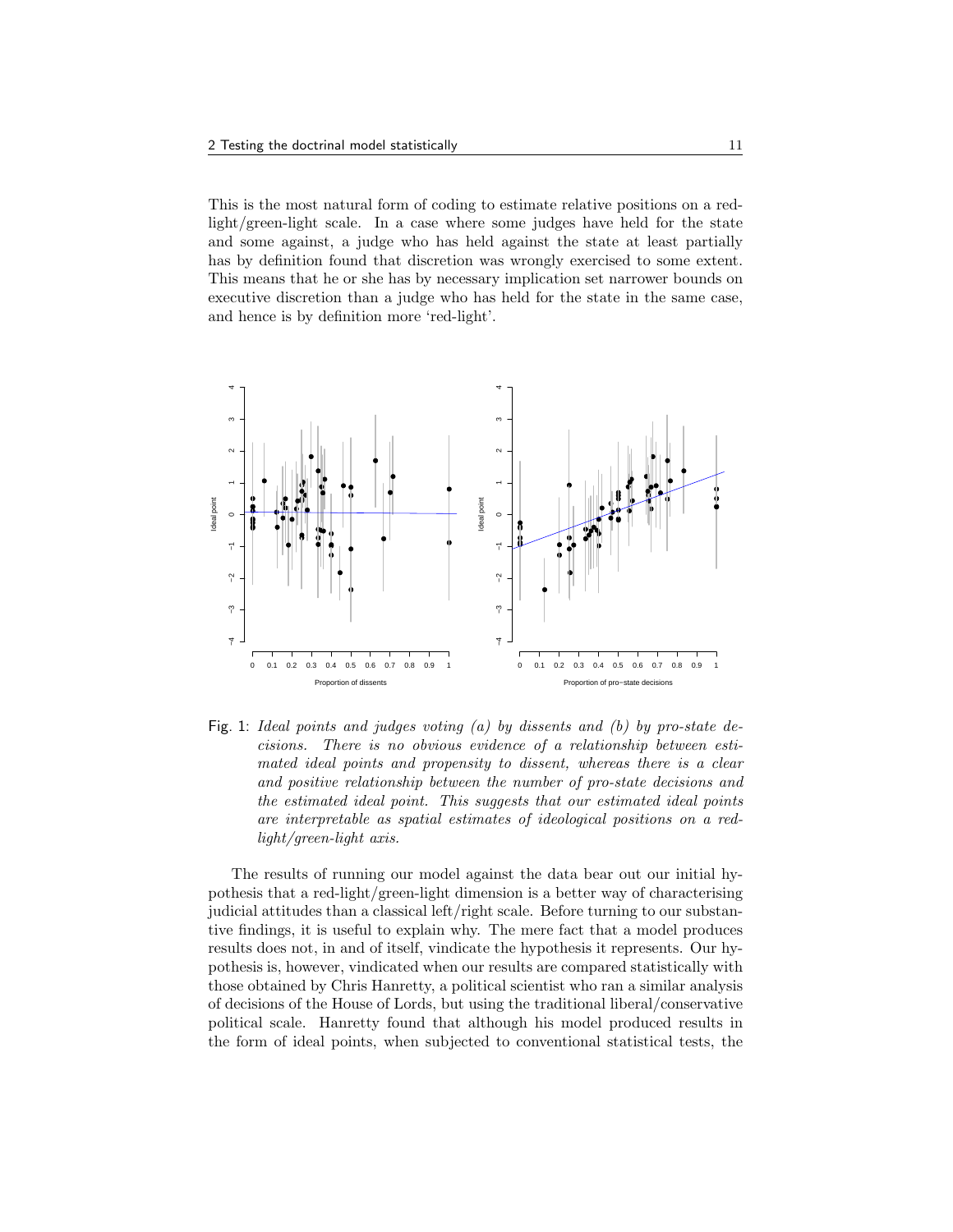ideal points turned out to only measure a judge's "propensity to dissent." He came to this conclusion by comparing a regression of his results against the proportion of cases in which a judge supported the liberal-coded outcome, with a regression against the proportion of dissenting judgements.<sup>44</sup> This approach to testing fit is sound, and we replicated it on our results with the opposite result to Hanretty's. Figure 1 shows in the left panel a regression of our results against proportion of dissents, and on the right against the proportion of pro-state decisions. Inspecting Figure 1 shows no obvious relationship between our estimated ideal points and willingness to dissent, while there is a clear (and positive) relationship between estimated ideal point and the proportion of (wholly) pro-state decisions.

The comparison with the equivalent diagnostic in Hanretty is remarkable. The difference demonstrates that a red-light/green-light scale encodes a dimension of judicial disagreement that is both more meaningful and more salient than the conventional liberal/conservative scale that informed Hanretty's work. Empirical techniques, it would seem, offer evidence in support of the "legal model", and of the idea that it is doctrinal positions, rather than political positions, that play a determinative role in adjudication—at least, as far as the UK's judiciary is concerned.

#### 2.3 The dispositions of the judges

We now turn to discussing our substantive results and their significance. Figure 2 shows one presentation of the findings of our model: estimated ideal points on our red-light/green-light scale, arrayed from the most green-light at the top right of the plot down to the most red-light in the bottom left. For each judge, Figure 2 captures a 95% Bayesian credible interval, overlaid with a 50% credible interval represented by the thick grey line. Judges positioned further towards the right can be understood as adopting a relatively more permissive approach towards the state, or (equivalently) as extending a greater degree of latitude to state actors, while judges further towards the left can be seen as adopting a more restrictive approach.<sup>45</sup>

There is a good deal of separation in these ideal point estimates, suggesting that there are meaningful differences among judges. For example, there is no overlap between the 95% credible intervals of the most green-light judge (by point estimate), Lord Brown, and that of Lord Hope, who lies in the middle of the range; neither is there any overlap between the 95% credible intervals of Lords Hope and those of Lord Kerr and Lady Hale at the red-light end of the scale. We can also see a good level of separation between such inframarginal judges such as Lords Phillips and Lord Carswell, or Lord Mance and Lord Walker. The implication of these results is that judicial attitudes clearly

<sup>44</sup> Hanretty (n 16) 713–714.

<sup>45</sup> For present purposes, we make no distinction between the central, local and devolved levels of government, or between executive and judicial authority. This is a topic we intend to explore in future work.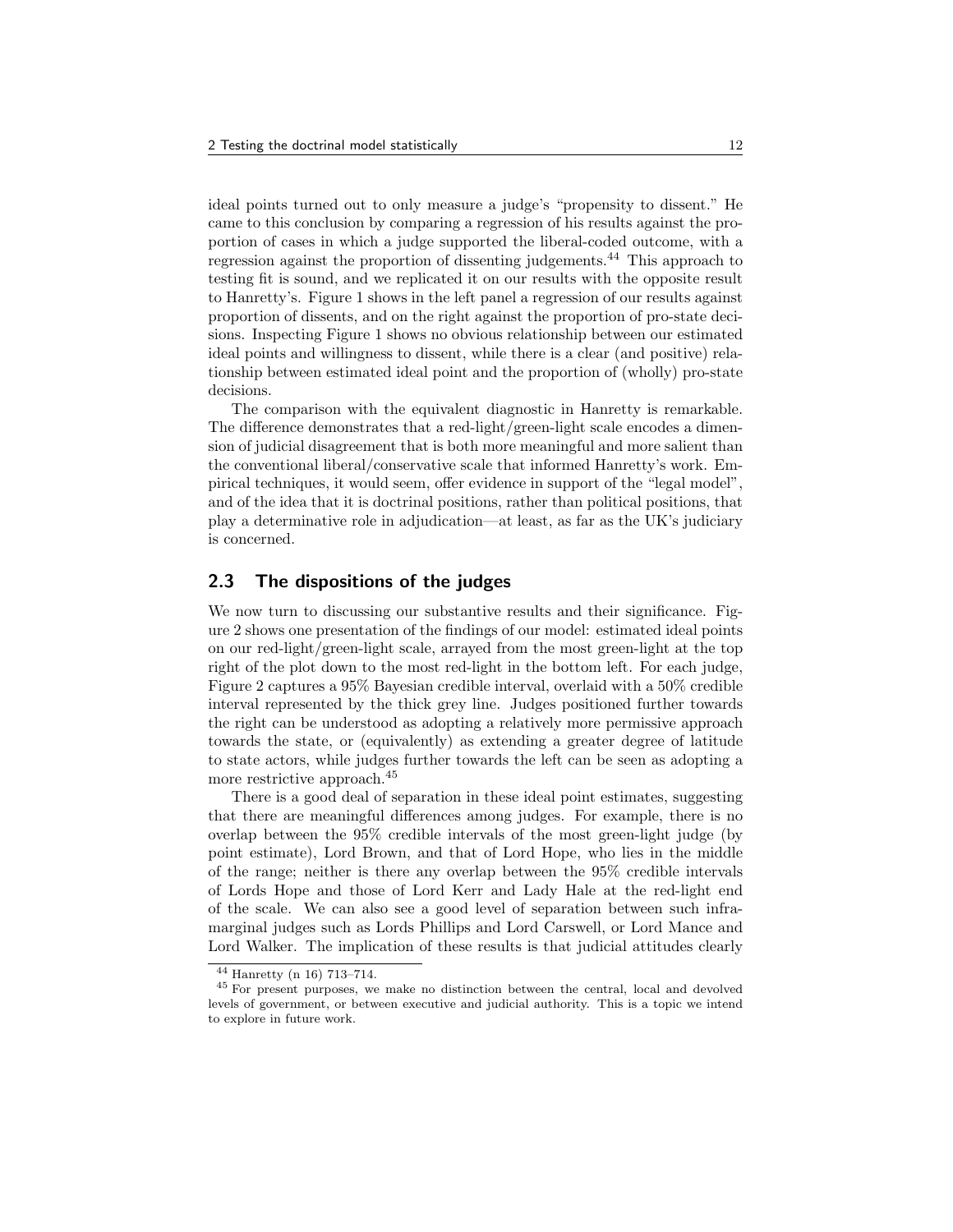

Fig. 2: Estimated ideal points on a red-light/green-light scale. Judges towards the top-right of the figure have more green-light views than judges towards the bottom-left. The thick grey lines plot a 50% highest posterior density (HPD) region, while the thin grey lines plot a 95% HPD interval.

matter. Judges are not 'blank slates' whose attitudes towards the latitude to be given to state bodies are indistinguishable from one another.

Among the judges that occupy the most green-light positions (by point estimate) are Lords Brown, Rodger, Carswell and Walker. At the other end of the spectrum, Lord Kerr, Lady Hale and Lord Phillips represent the most redlight positions. The estimated positions of the UK's top judges on a red-light/ green-light scale also serves to contrast our doctrinal model from more conventional interpretations of the attitudinal model which seeks to locate judicial attitudes on a liberal/conservative scale. For example, at the green-light end of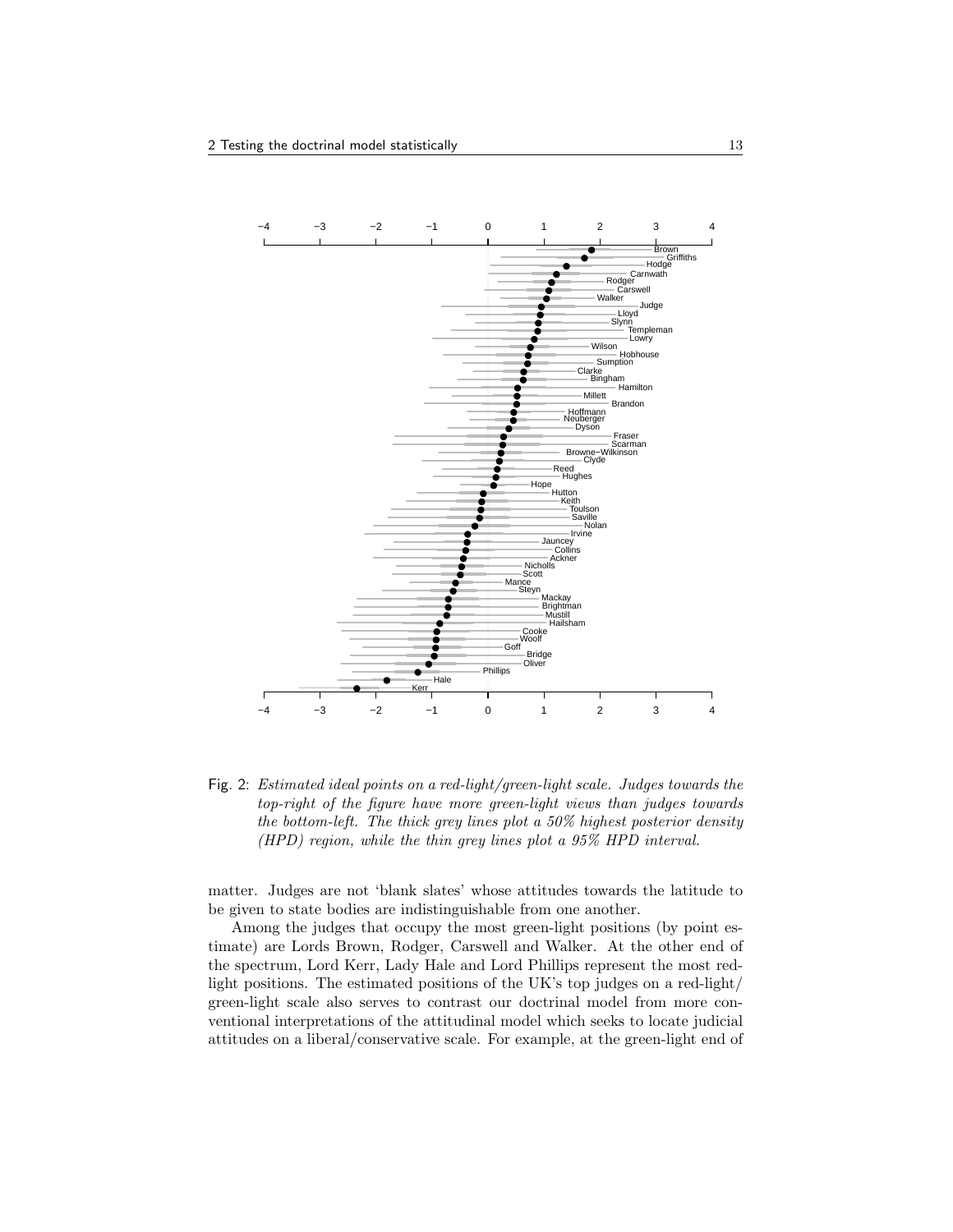the spectrum, we can see a former Conservative minister, Lord Rodger, holding a position barely distinguishable from Lord Carswell, appointed by a Labour Prime Minister, Tony Blair. Similarly, at the green-light end, we find Lord Goff, a Conservative judicial appointment, occupying a similar position to Lord Phillips, a Labour appointment. It would be difficult to explain some of these appointments—on most theories of political decision-making, at any rate—if, counter-factually, these were measures of judicial ideology on an overtly political scale. Yet such observations sit perfectly comfortably with our attempt to measure judges' positions on a doctrinal scale.

Our approach, and the findings they generate are important also in that they enable us to look at judges' positions in the round. While not intending to be a substitute to for a close reading of particular judgments, it is perhaps an important corrective. For example, by focusing on a decision like the Belmarsh detainees case, one might get an impression that Lord Hoffmann is one of the most clearly red-light judges. Yet this is the same Lord Hoffmann who held in Bancoult that the expulsion of a population from its homeland without due process was lawful. Looking to the pattern of decided cases as a whole it is clear that the Hoffmann of Bancoult is the more typical—some 59% of his judgments were fully in favour of the state. This also shows that advantages of Bayesian item-response theory, which takes account of the 'difficulty' of cases—i.e. the extent to which the issues raised in the case were such that holding for the state would require a pronounced green-light stance—over simpler analyses based purely on 'win ratios'.<sup>46</sup>

#### 3 Institutional Implications: Preserving a fine balance

The model set out in Part II has demonstrated that differences in the judicial dispositions of individual judges are real and estimable from their decisions in other words, they affect the decisions of individual judges in the cases they hear. In the context of the UK's judiciary, these decisions are best characterized as reflecting doctrinal positions on a red-light/ green-light sclae, rather than positions on a left/ right scale. Contrary to what one might expect, however, this should lead lawyers to engage more, not less, with questions of institutional structure and design.

In the first place, the fact that it is doctrinal, rather than political, dispositions that matter should not allay concerns about the institutional role of the judiciary in the modern state. One of the more important institutional implications of the attitudinal model is that it matters who decides a case. This insight holds regardless of whether the underlying attitudes are party-political or doctrinal. We show in Figure 3, below, that the degree of judicial disagreement is sufficiently great that—to the conventional standards of statistical reliability bench composition can still matter to how cases are decided, at least sometimes. Figure 3 shows the estimated median ideal point for each of the cases in our analysis, with the vertical line indicating the point estimate for the median

<sup>46</sup> For example, the work of Poole and Shah: see Poole and Shah (n 15).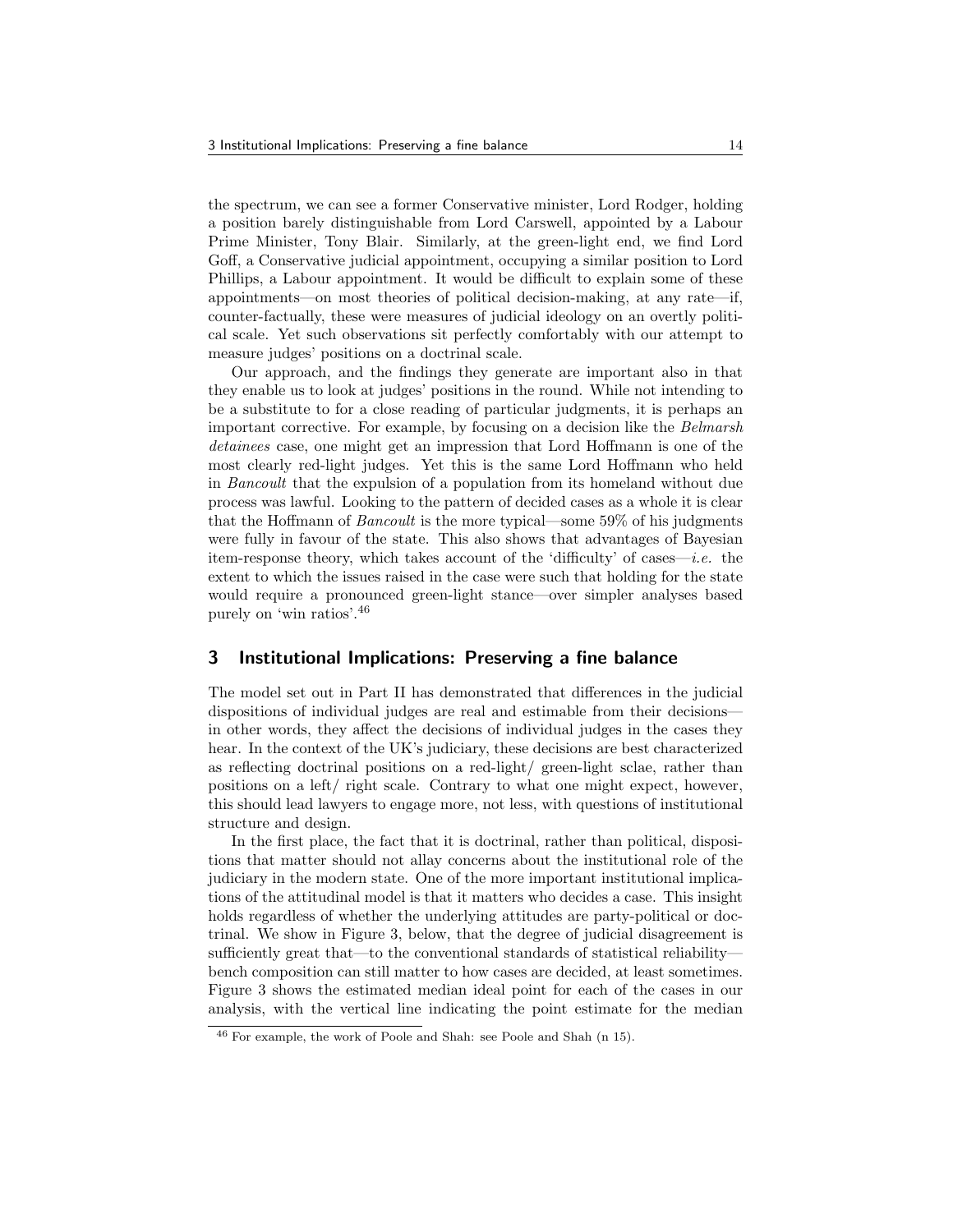judge in our analysis. In other words, our analysis suggests that many cases in our sample were heard by a bench clearly more favourable to the state—or to those challenging a decision of the state—than other possible benches.

The problems of panel constitution—and, in particular, the issues posed by panels skewed away from the overall median—is one that is familiar to political scientists.<sup>47</sup> This problem does not go away if the salient dimension is doctrinally defined. At one level, this ought not to tell us anything new. We are, so cognitive science tells us, strongly influenced by our prior beliefs and leanings in processing or evaluating any new information or situation.<sup>48</sup> There is no reason at all to suppose that judges would be an exception to this general rule. Nevertheless, the result is important. If the Chagos Islanders (to pick up one example from the top quarter of Figure 3) lost their appeal to be restored to their homeland simply because their cases came up before a panel that was more 'green-light' than other panels might have been, or if the Revenue in Sempra Metals (to pick an example from the bottom quarter of Figure 3) would actually have succeeded in their claim had a slightly different bench heard the appeal, then the judicial system falls seriously short of fulfilling the role it is commonly taken to have. Despite this, the fallacy that this problem only affects a 'politicized' judiciary continues to (mis)inform debates on the reform of judicial institutions, as the statement by the Department of Constitutional Affairs at the head of this paper demonstrates.<sup>49</sup>

The problem is exacerbated by the fact that a panel skewed away from a doctrinal median affects not only the outcomes of the specific cases which that panel hears, but also the way that the decision is justified in terms of doctrine and, hence, the direction in which the law develops. Sempra Metals is a leading case in the law of restitution, and the law would look different if the minority view – emphasising the role of judicial discretion and equitable principles in restitutionary remedies – had prevailed, rather than the more rigid approach that we see in the majority decision, which held the remedy to be available as a matter of right. The entire direction of the development of the common law in certain areas could thus quite conceivably be determined by the circumstances of the selection of a panel of the Supreme Court.

Moreover, permissiveness towards the state is just one dimension of judicial disagreement. Legal theory suggests several other such dimensions which may matter. Adams and Brownsword have suggested that judges in contract disputes in the higher courts are guided (to varying degrees) by the competing ideologies of 'market individualism' and 'consumer welfarism', which, so they maintain, cut across traditional judicial ideologies of formalism and real-

<sup>47</sup> Matthew McCubbins, Roger Noll, and Barry Weingast, 'Administrative Procedures as Instruments of Political Control' (1987) 3(2) Journal of Law, Economics and Organisation 243, 262.

<sup>48</sup> For an overview of application of cognitive science to law, see the collection in Cass Sunstein (ed), Behavioral Law and Economics (Cambridge University PRess 2000)

<sup>49</sup> Department of Constitutional Affairs, Constitutional Reform: A Supreme Court for the United Kingdom (Consultation Paper, CP 11/03) (Department of Constitutional Affairs 2003), para. 52.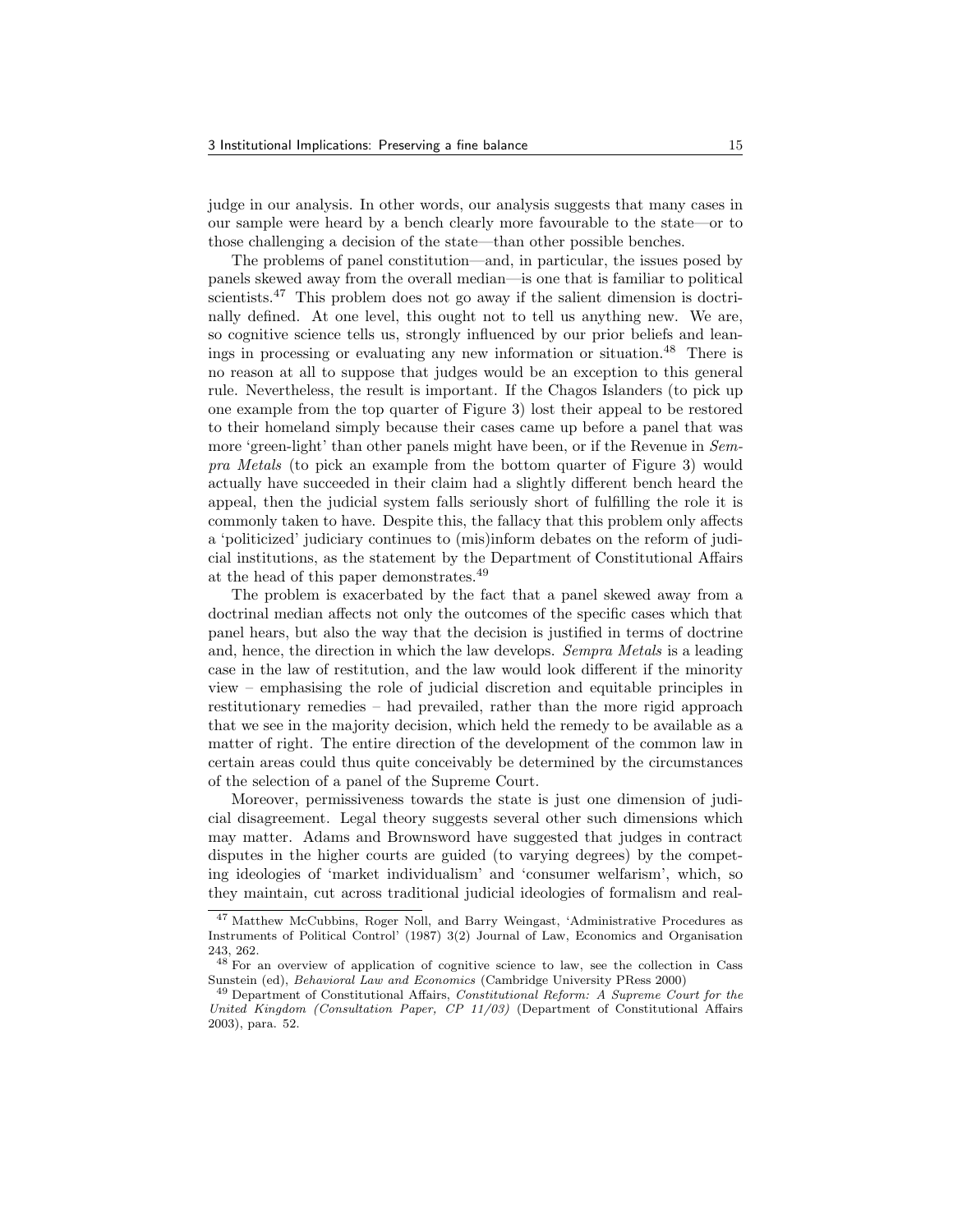

Fig. 3: The effect of bench composition on outcomes. This figure plots point estimates and 95% HPD intervals for the position of the median judge in each of the cases in our analysis. Large differences from the centre at the top and bottom of the graph indicate cases in which it is possible that the composition of the bench had an effect on the outcome of the case.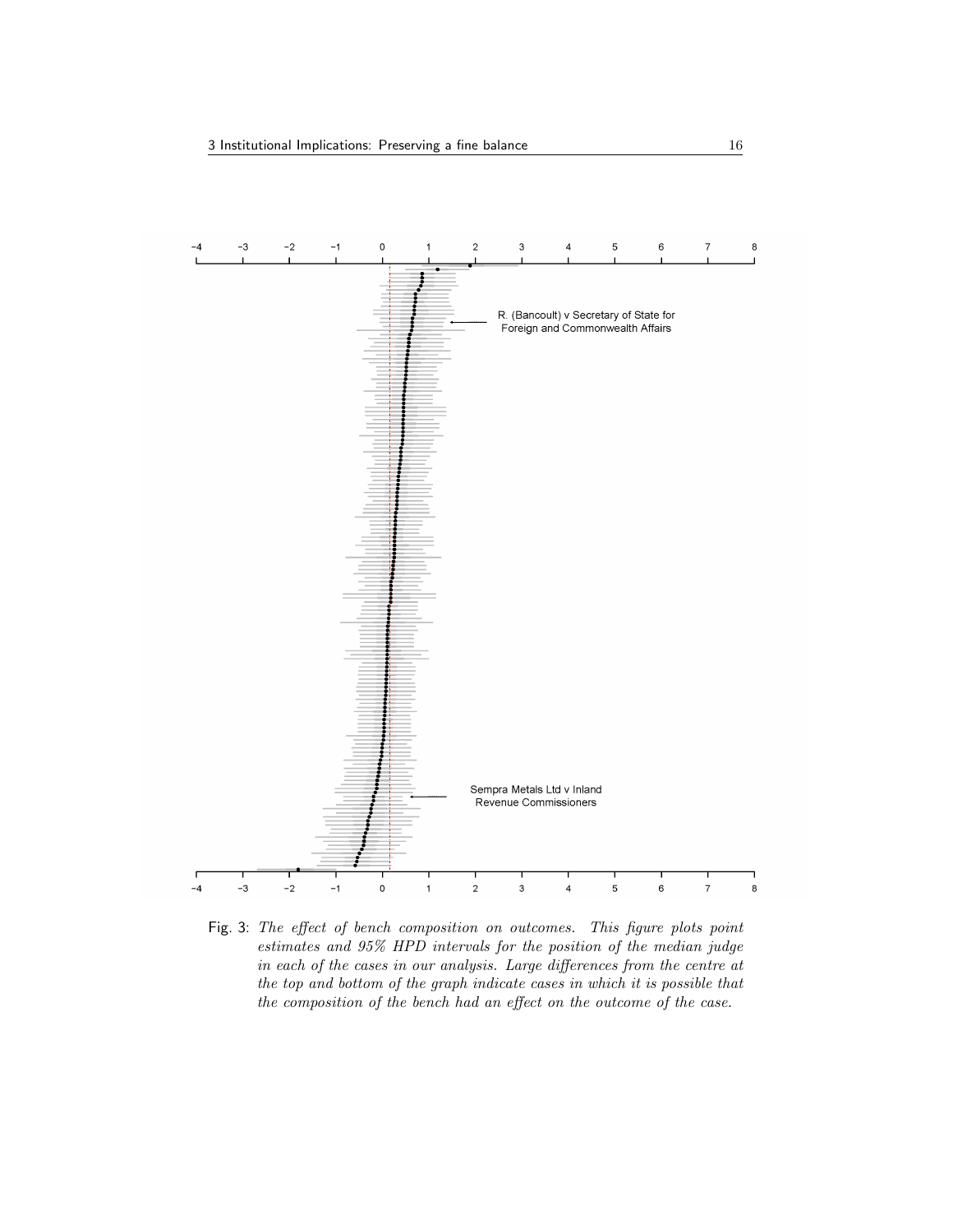ism.<sup>50</sup> Another example, applicable to the field of constitutional law, is judges' views on the relative weight which ought to be given to different mechanisms for regulating government—in particular, the balance between what Tomkins calls legal constitutionalism and political constitutionalism, a dimension which in his view divided the majority from the dissenting views in the Fire Brigades Union case.<sup>51</sup> There is no *a priori* reason to suppose that differences in these dimensions are any less pronounced than in the dimension we have studied here, nor that the composition of benches makes any less of a difference.

Against the background of our findings, the structure and functioning of our judicial system—which has continued to assume that who hears a case does not matter—is hard to justify. We stress that our findings do not in any way impugn the personalities or motives of the judges. As we have sought to emphasise, it is inevitable that people are influenced by their prior beliefs. The problem, rather, is one of institutional design. Public administration scholarship has for centuries given serious thought to how executive government institutions should be structured so that the attitudes and preferences of those who staffed them should work towards and not against the demands we make of them. Debates between Bentham and Mill over whether executive authority and responsibility should be vested in committees or in 'single seated functionaries',<sup>52</sup> through Donald Kingsley's characterisation of the UK's civil service as a 'representative bureaucracy',<sup>53</sup> to Vincent Ostrom's<sup>54</sup> contrast between the competing paradigms of 'bureaucratic administration' and 'democratic administration' form part of the background to discussion of administrative reform and design of regulatory institutions. In the modern literature, these classical ideas have been formalised within a powerful body of theory on institutional design.<sup>55</sup> Unfortunately, similar efforts have not been made to articulate a theoretical perspective on the design of judicial institutions, nor has law reform in practice grappled with these issues.

Further, as the public administration literature indicates, the issues stretch beyond the narrow issue of bench selection to the way judges are selected for higher office and the way cases are chosen for consideration by the Supreme

<sup>50</sup> JN Adams and R Brownsword, 'The Ideologies of Contract' (1987) 7(2) Legal Studies 205.

<sup>51</sup> R v Secretary of State for the Home Department, ex parte Fire Brigades Union [1995] 2 AC 513. For Tomkins's analysis, see Adam Tomkins, Public Law (Clarendon Press 2003) 18-30.

<sup>52</sup> Bernard Schaffer, 'The Idea of the Ministerial Department: Bentham, Mill and Bagehot' (1957) 3(1) Australian Journal of Politics & History 60.

<sup>&</sup>lt;sup>53</sup> see Donald Kingsley, Representative Bureaucracy: An Interpretation of the British Civil Service (Antioch Press 1944).

<sup>54</sup> Vincent Ostrom, The Intellectual Crisis in American Public Administration (Second Edition, University Alabama Press 1989).

<sup>55</sup> In the US context, a seminal contribution is the work of 'McNollgast': McCubbins, Noll, and Weingast, 'Administrative Procedures as Instruments of Political Control' (n 47);Matthew McCubbins, Roger Noll, and Barry Weingast, 'Structure and Process, Politics and Policy: Administrative Arrangements and the Political Control of Agencies' (1989) 75(2) Virginia Law Review 431. Murray Horn applies these ideas within the context of 'Westminster' style Democracies. See Murray J Horn, The Political Economy of Public Administration: Institutional Choice in the Public Sector (Cambridge Univ Pessr 1995).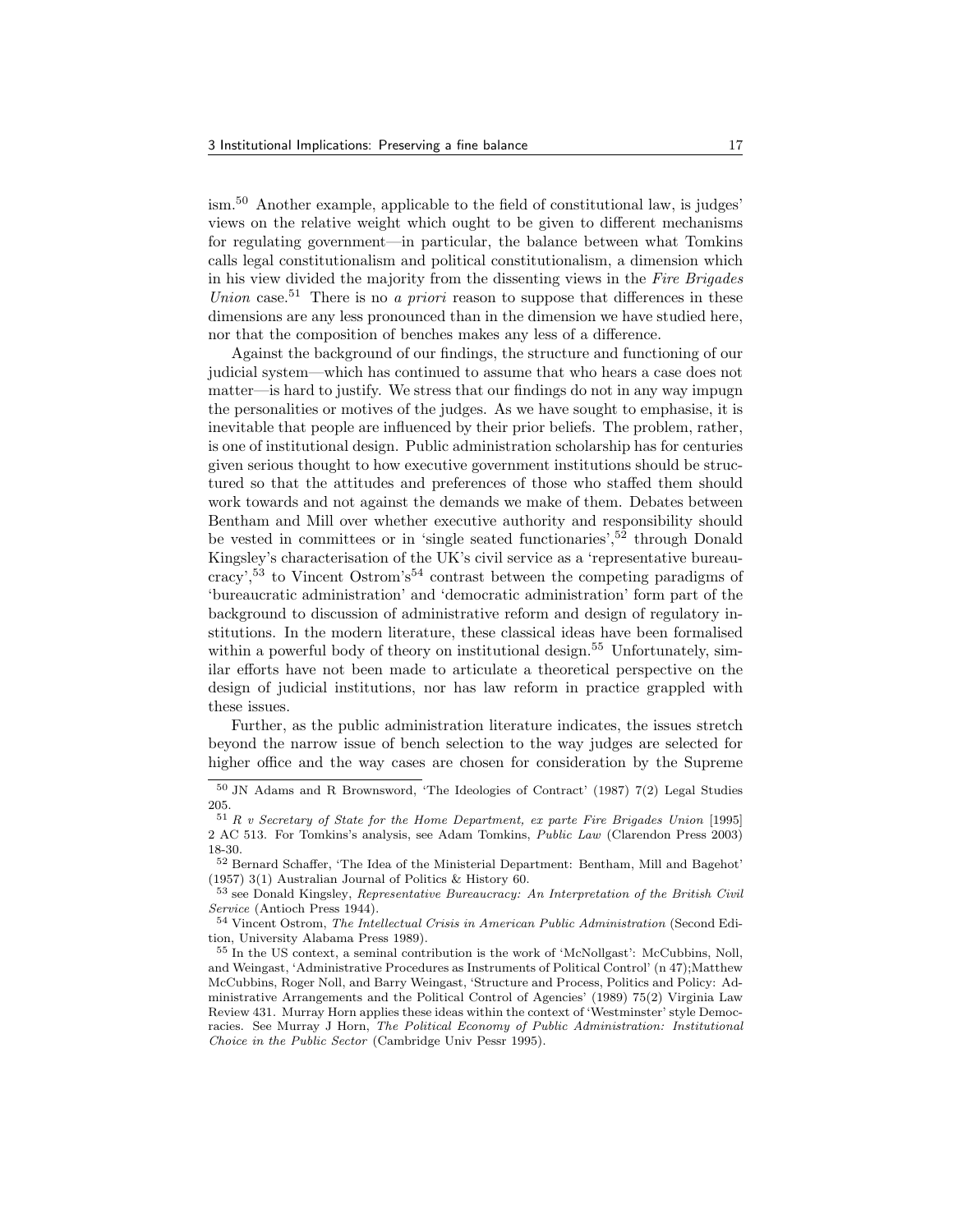Court. Part IV of the Constitutional Reform Act 2005 gives an important and over-riding symbolic commitment to a professionalised judiciary<sup>56</sup> and to the continuing "need to encourage diversity in the range of persons available for selection for appointments."<sup>57</sup> Diversity is often seen in terms of ethnic or gender diversity – most notoriously in Lord Sumption's repeated remarks about the downsides of diversity – but our findings suggest the importance of taking a broader view. Would the balance of dispositions in the UK's courts differ if judges were recruited from a legally-relevant, but not practitioner-based, background, for example lawyers working for housing charities, or for Citizens Advice Bureaux? Without making specific recommendations here, our findings underscore the need to think systematically about the design of judicial institutions, and how these can ensure an appropriate balance of attitudes and dispositions, however those may be defined. In this respect the lack of such thinking in deliberations surrounding the Constitutional Reform Act, or for that matter in the currently ongoing debate about the possible repeal of the Human Rights Act, is disappointing. Much more sophisticated analysis is needed of the relationship between legal institutions, legal doctrine and case outcomes,<sup>58</sup> as the public administration scholarship listed above demonstrates.

Equally, a disregard for questions of institutional design when it comes to constitutional changes affecting the judiciary is problematic because the institutional role discharged by the judiciary within the governing institutions of the UK is, as we have argued, the result of a number of finely-balanced factors. To the extent the 'embedded autonomy' of the senior judiciary depends on a fine balance it is vulnerable to disruption on a number of fronts. Evans himself pointed out that complacency about the success of an institutional configuration could end up undermining the very embedded autonomy that had created it.<sup>59</sup> From this perspective, complacency about the apolitical character of judging could end up undermining that very character, in the absence of a corresponding awareness of the delicate institutional configuration that makes this apolitical character possible. If we accept—as we argued above—that deciding cases on doctrinal grounds is preferable to a nakedly political appellate jurisdiction, then there are reasons to find a number of current trends worrying.

In recent constitutional changes, all too little attention has been paid to the twinning of embeddedness and autonomy, and the delicate balance of institutional arrangements on which it rests. The tendency is, instead, for traditional, 'commonsense' categories to be replaced by frameworks which lack not only the embeddeness of those they replaced but also their autonomy, in that they are rooted in ideological approaches that are both remote from everyday experience and more overtly political. This is true across a range of private and public law matters, but given its prominence in current political debates, the way in which the law protects human rights serves as a good example. In the new

 $\overline{56}$  S. 62.

<sup>57</sup> S. 63.

<sup>58</sup> This point has been emphasized by a number of legal theorists. See Alan Paterson, Final Judgment: The Last Law Lords and the Supreme Court (Hart Publishing 2013).

<sup>59</sup> Evans (n 26) 229.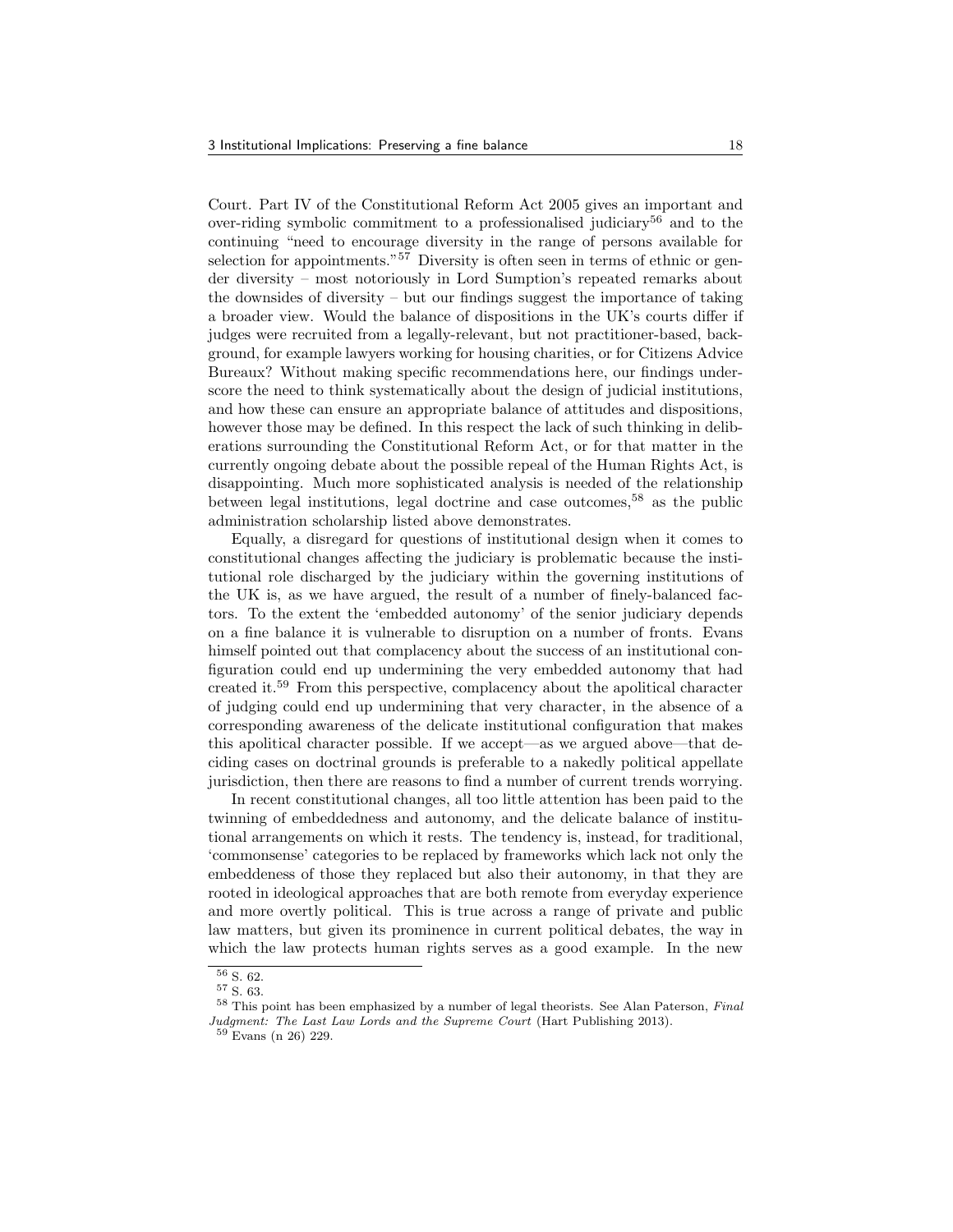approach introduced by the Human Rights Act, judges review policy decisions using a conceptual apparatus and framework—a dimension of salience—that is far more closely connected with political ideology than its predecessors were. Rather than focusing simply on whether a particular action falls within the powers given to the state body, approaches grounded in human rights require judges to consider whether the action concerned was normatively justifiable—for example because it was proportionate to achieving some acceptable purpose.

Such an approach to adjudication not only enables but actually requires considerations of political ideology (as distinct from doctrine) to be factored into judicial decision-making. The dimension that is salient to deciding a particular case under human rights law may well not be the dimension that was salient in the process of making the particular policy in question, but it is nevertheless a dimension of salience taken from the world of political ideology. The result is to require courts to assert the primacy of one dimension of salience derived from political ideology over all others, regardless of whether this reflects the perspectives on primacy held by policymakers and the common public. This presents a stark contrast with the more traditional 'common law' approaches to adjudicating disputes arising from administrative decision making, which sought to institutionally entrench an approach wherein the dimensions of salience that judges bring to bear in decision making were insulated from dimensions of salience derived from the world of political ideology.

It has not been our purpose, in making these points about human rights, to argue either for the greater entrenchment of human rights within the legal system, or for a return to the good old rules of the common law through a British Bill of Rights. The point we seek to make is the precise opposite, namely, the poverty of a debate framed in terms of such simplistic dichotomies. Our purpose has been to point to the institutional issues which such a frame leaves unaddressed, but which must be addressed if reforms are to be effective and not have unintended consequences. These issues remain pertinent, regardless of whether the law is framed in terms of human rights, or in terms of 'British' rights, or a souped-up system of judicial review. Changes to an institution's terms of reference or the profile of its work have the potential to affect its functioning in far-reaching ways. Given this, it is troubling that so little thought has been given to these issues in recent reforms—including not just the introduction of the conceptual apparatus of human rights or its proposed abolition, but also other reforms such as the abolition of legal aid and the introduction of marketised mechanisms of funding civil litigation, all of which are likely to significantly transform the profiles of the litigants and the cases that come before the courts.

#### 4 Conclusion

Although the judiciary has long been acknowledged to be the third branch of government, its functioning as a branch of government remains understudied and under-theorised in the UK when compared with the other branches, and it has remained shrouded in what is almost an air of mystique. In relation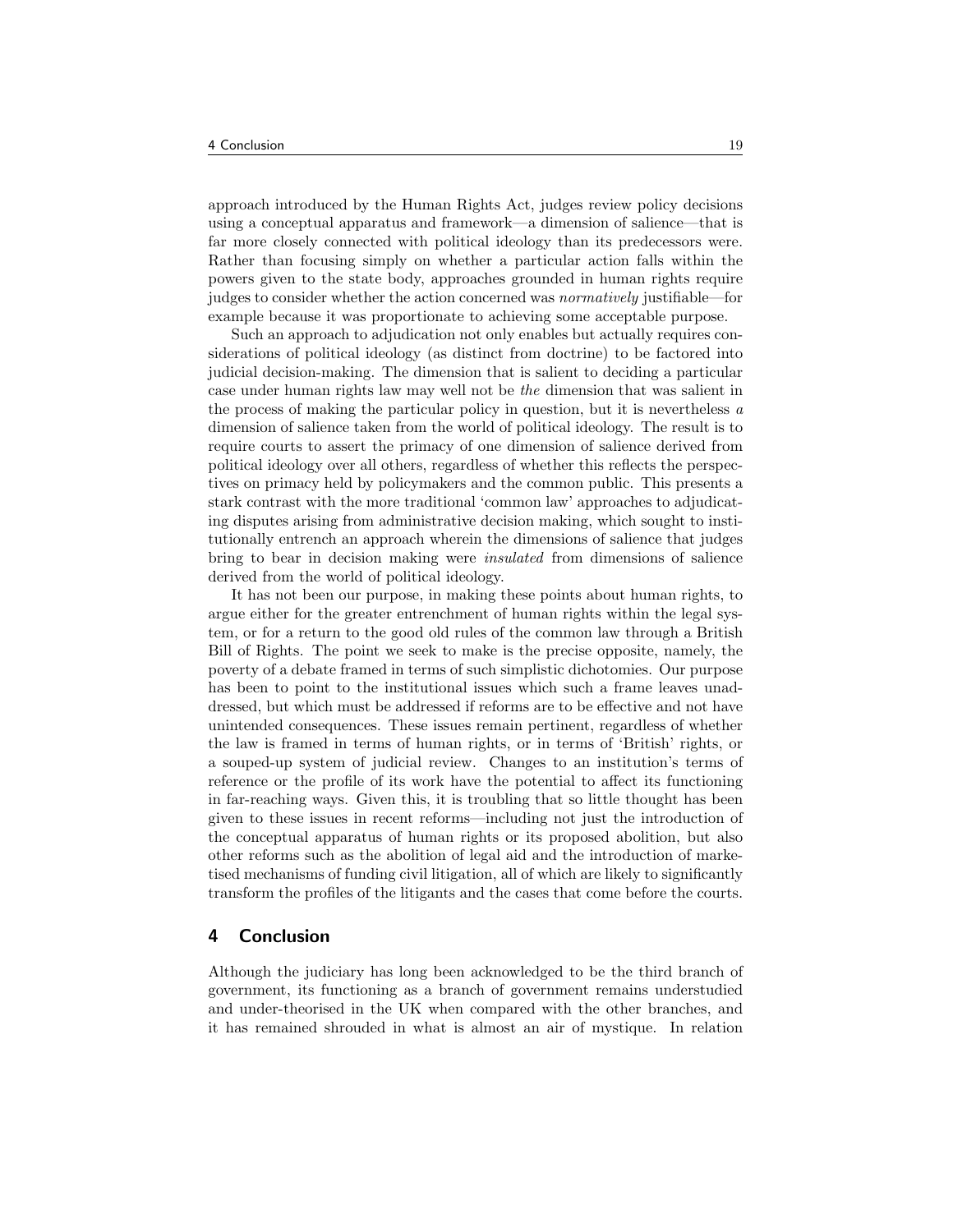to members of the other two branches—the legislature and executive—much attention has been devoted to how ideological and other similar factors affect their behaviour, and how this in turn affects the effective discharge by these bodies of their role. This has produced a rich literature on institutional design and governance, of which account is taken by policymakers when designing new administrative institutions or regulatory bodies. But very little attention has been paid to these questions as far as the judicial branch of government in the UK is concerned.

Our aim in this article has been to point out that this is problematic. Judges are people—talented and committed people, certainly, but people nevertheless. The institutional effectiveness of our highest court is, therefore, subject to the same type of pressures and constraints as any other group. The failure to study these is problematic not just because it leaves a vital branch of government unstudied and relatively poorly understood. The expansion of the British state in the past hundred years has arguably changed the nature of the relationship between the judiciary and the other branches of government. The growth of regulation has vastly expanded the judiciary's public law role in reviewing the actions of executive and administrative authorities, as well as its private law role—for example, dealing with negligence in the discharge of statutory or regulatory functions. The growth and subsequent shrinkage of the welfare state, and the consequent shifts in the services provided by the state to citizens, have also brought about a significant rise in actions against the state. Finally, and most recently, the Human Rights Act has given the judiciary considerable new powers to review the actions and policies of the other branches of government. These are fundamental changes in politically and ideologically charged areas, and they make it imperative that we ask the questions in relation to the judiciary that we have long asked in relation to other branches of government.

The United Kingdom has been fortunate in that the upper tiers of the judiciary have during the course of the twentieth century evolved institutional strategies that have had the effect of mitigating the impact of the overtly political aspects of the issues with which they must deal. The result is valuable and worth preserving  $-$  a highest court that is neither as politicised nor as systematically influenced by political ideologies as the US Supreme Court is commonly said to be. Yet, as we have shown here, these strategies are far from robust. They rest on a fragile institutional balance, which is easily undermined.

Much recent reform has proceeded on the implicit assumption that institutional strategies will remain unaffected despite the constant and far-reaching tinkering with the jurisdiction, functioning and workload of the judiciary that has characterised the past four decades. There is no rational basis for this assumption, which flies in the face of everything theories of institutions tell us about the impact of changing environments upon the institution and upon actors seeking to work within the institutional framework. This confidence, and the absence of any real attempt to verify its validity, presents a particularly stark contrast with the debate over reforming the upper chamber of the UK's Parliament by turning it from being a chamber consisting entirely of unelected members, to being a chamber consisting mostly or entirely of elected members.